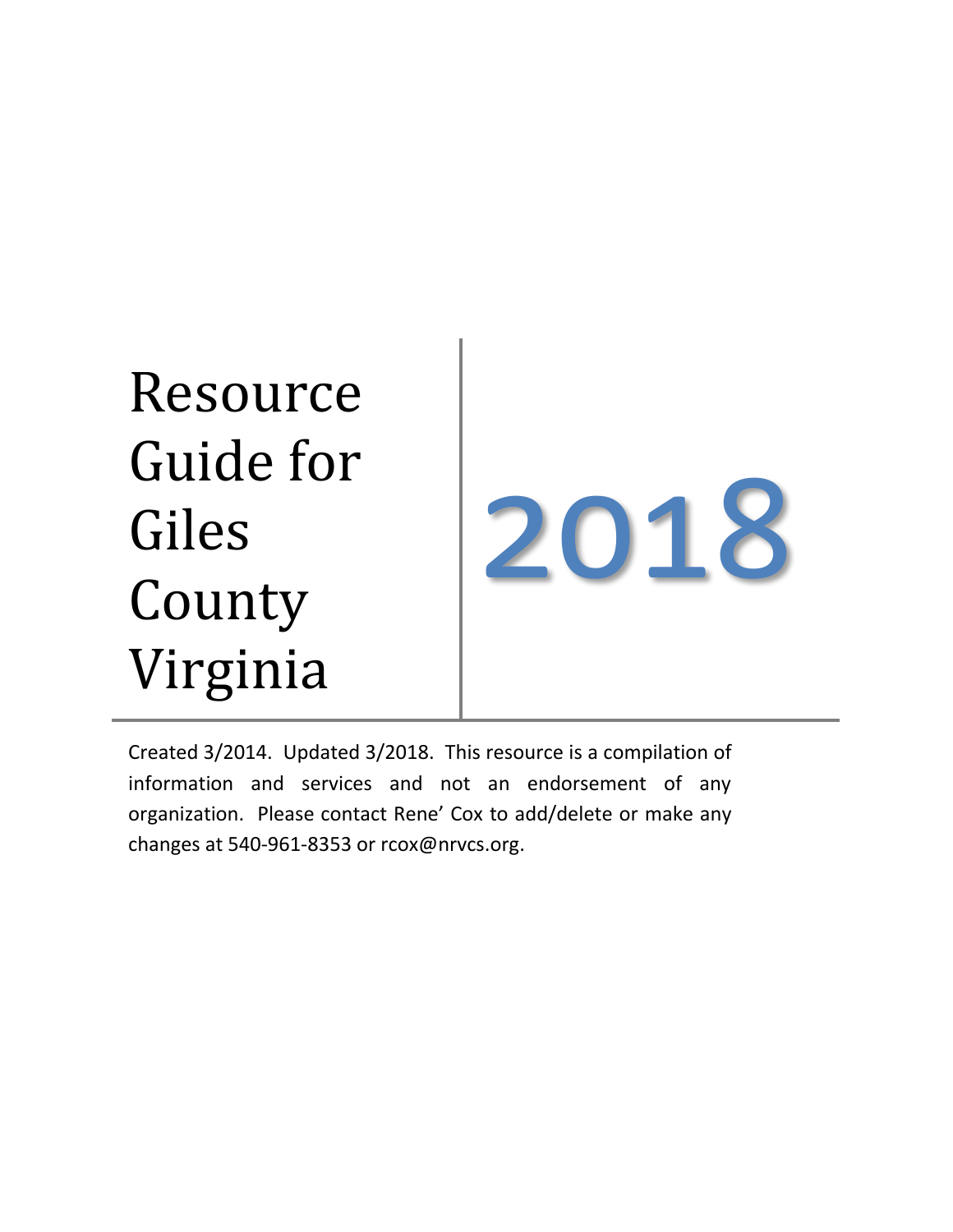# Table of Contents

| <b>Crisis Hotlines and Toll Free Numbers</b>     | Page 2            |
|--------------------------------------------------|-------------------|
| Abuse/Assault/Violence                           | Pages 3, 4 & 5    |
| <b>Educational Resources</b>                     | Pages 6, 7 & 8    |
| <b>Children/Youth Support Services</b>           | Pages 9-16        |
| <b>Adult Support Services</b>                    | Pages 17, 18 & 19 |
| <b>Addiction/Substance Abuse</b>                 | Pages 20          |
| Homeless Intervention/Emergency Shelter Services | Pages 21, 22 & 23 |
| Heating/Cooling and Home Repair Assistance       | Page 24           |
| <b>Food Pantries and Providers</b>               | Page 25, 26       |
| Clothing/Toys/Furniture/Household Items          | Page 27           |
| <b>Counseling Services</b>                       | Pages 28, 29      |
| <b>Medical/Dental Clinics and Programs</b>       | Pages 30, 31 & 32 |
| <b>Prison Aftercare</b>                          | Pages 33          |
| <b>Senior Services</b>                           | Pages 34, 35      |
| <b>Employment Agencies/Workforce Development</b> | Pages 36, 37 & 38 |
| Transportation                                   | Page 39           |
| <b>Animal Specific Resources</b>                 | 40, 41            |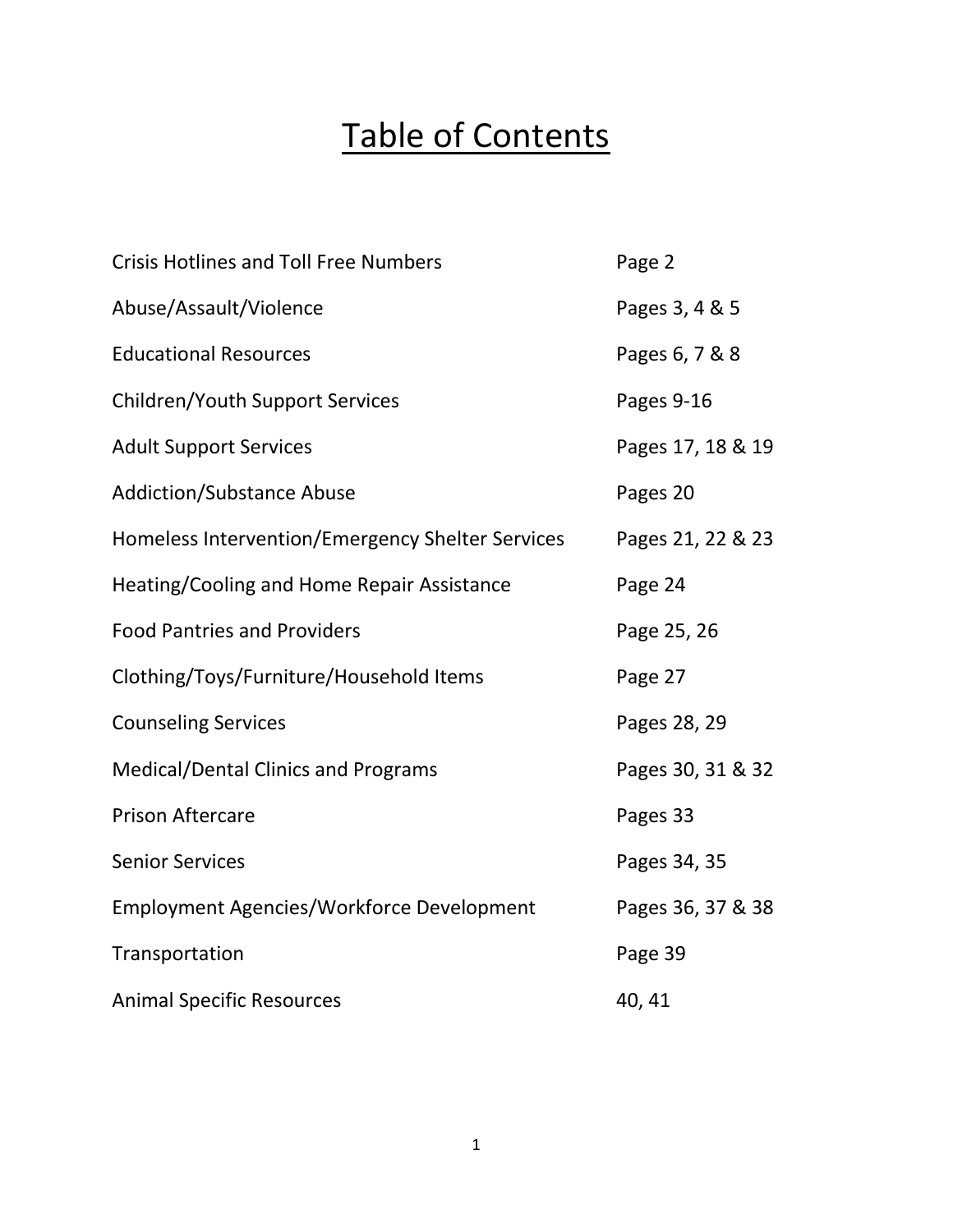# **Crisis Hotlines and Toll Free Numbers**

| 211-211 provides a wide variety of free health and human service referrals. You may talk with a |                                                   |  |
|-------------------------------------------------------------------------------------------------|---------------------------------------------------|--|
| certified call specialist by dialing 2-1-1 toll free, seven days a week, 365 days a year        |                                                   |  |
| 911                                                                                             | National Runaway Switchboard                      |  |
|                                                                                                 | 1-800-786-2929                                    |  |
| Child Abuse/Neglect                                                                             | National Suicide Crisis Hotline/Veteran's Crisis  |  |
| 1-800-552-7096                                                                                  | Hotline 1-800-784-2433                            |  |
| Childhelp USA National Hotline (Report & Prevent                                                | <b>National Suicide Prevention Hotline</b>        |  |
| Abuse) 1-800-4-A-Child, 1-800-422-4453                                                          | 1-800-273- TALK (8255)                            |  |
| Child Welfare Information                                                                       | New River Valley Community Services               |  |
| 1-800-394-3366                                                                                  | <b>Emergency Services</b>                         |  |
|                                                                                                 | 540-961-8400                                      |  |
|                                                                                                 | Poison Control                                    |  |
|                                                                                                 | 1-800-451-1428                                    |  |
|                                                                                                 | <b>Substance Abuse and Mental Health Services</b> |  |
|                                                                                                 | 1-800-662-4357                                    |  |
|                                                                                                 |                                                   |  |
|                                                                                                 |                                                   |  |
| Depression and Bipolar Support Alliance (DBSA)                                                  | <b>Mental Health America</b>                      |  |
| 1-800-826-3632                                                                                  | 1-800-969-6642                                    |  |
|                                                                                                 |                                                   |  |
|                                                                                                 |                                                   |  |
| Domestic Violence / Sexual Assault Hotline                                                      | Women's Resource Center Crisis Hotline            |  |
| 1-800-799-7233                                                                                  | 1-800-788-1123                                    |  |
| <b>Family Violence Crisis</b>                                                                   | VA Statewide Hotline Sexual and Domestic          |  |
| 1-540-639-1123                                                                                  | Violence                                          |  |
|                                                                                                 | 1-800-838-8238                                    |  |
|                                                                                                 |                                                   |  |
|                                                                                                 |                                                   |  |
| For Women-Bethany Hall (long-term residential                                                   | VA Department of Health and Violence              |  |
| substance abuse treatment center)                                                               | <b>Prevention Programming</b>                     |  |
| 1-888-343-4261                                                                                  | 1-800-732-8333                                    |  |
| <b>Giles Clinic NRVCS</b>                                                                       | Virginia Veteran and Family Support               |  |
| 540-921-2238                                                                                    | 540-961-8400                                      |  |
|                                                                                                 |                                                   |  |
| Missing Children Info VA                                                                        |                                                   |  |
| 1-800-822-4453                                                                                  |                                                   |  |
| National Runaway Safe Line                                                                      |                                                   |  |
| 1-800-621-4000                                                                                  |                                                   |  |
|                                                                                                 |                                                   |  |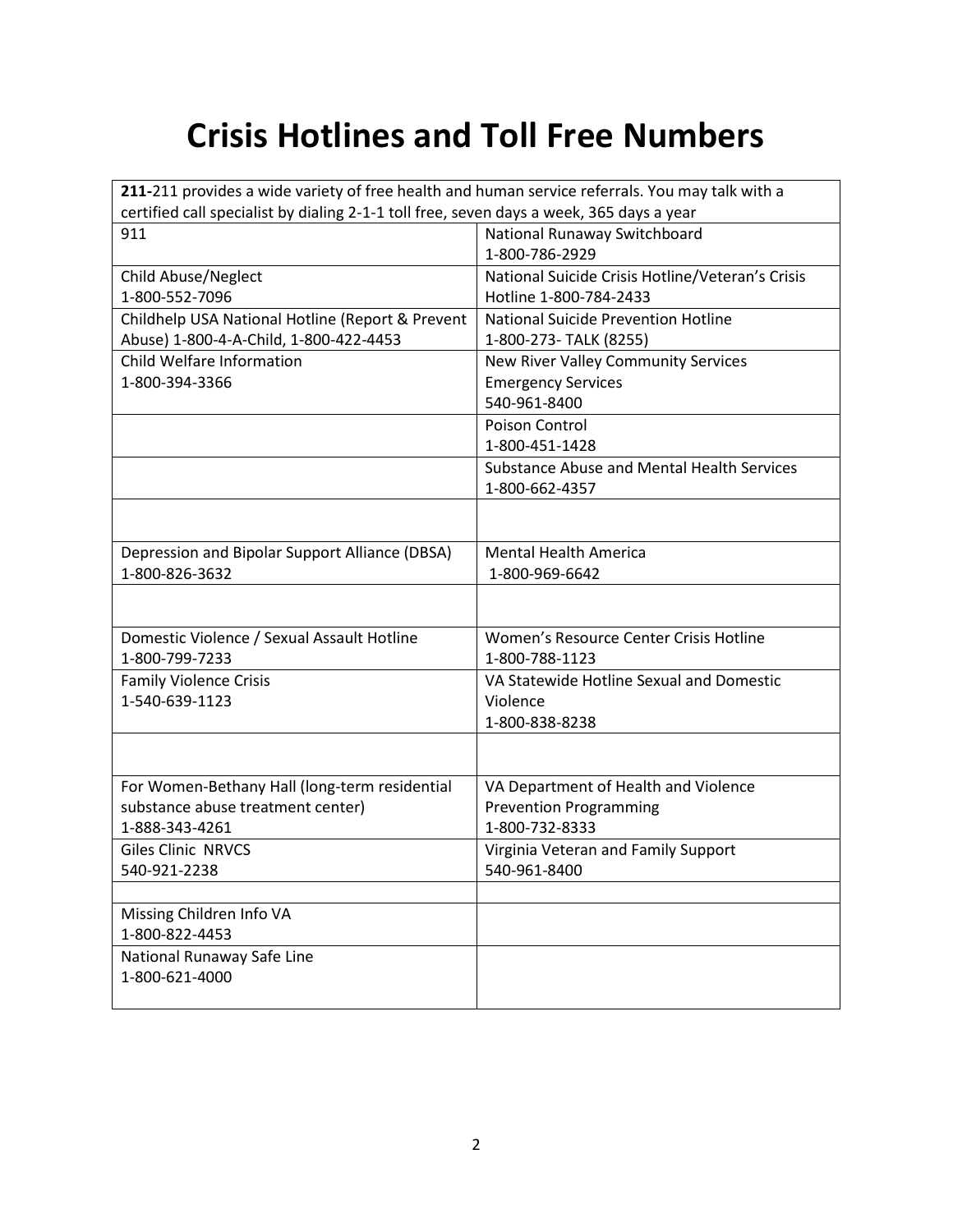# **Abuse/Assault/Violence**

# **Giles County Combined Courts**

#### **JDR/General District**

**Clerk: Yvette Pennington** 120 North Main Street Pearisburg, VA 24134 Phone: 540-921-3533

# **Giles Circuit Court**

**Clerk: Bubba Fraley** 501 Wenonah Avenue Pearisburg, VA 24134

Phone: 540-921-1722

# **Giles County Department of Social Services**

### **Sherri Nipper-Williams, Director**

211 Main Street, Suite 109 Narrows, VA 24124 Phone: 540-726-8315 or 540-626-7291 Fax: 540-726-8253 http://www.dss.virginia.gov/localagency

# **Giles County Sheriff's Department**

## **Sheriff: Morgan Millirons**

701 Mountain Lake Avenue Pearisburg, VA 24134 Emergency: 911 Phone: 540-921-3842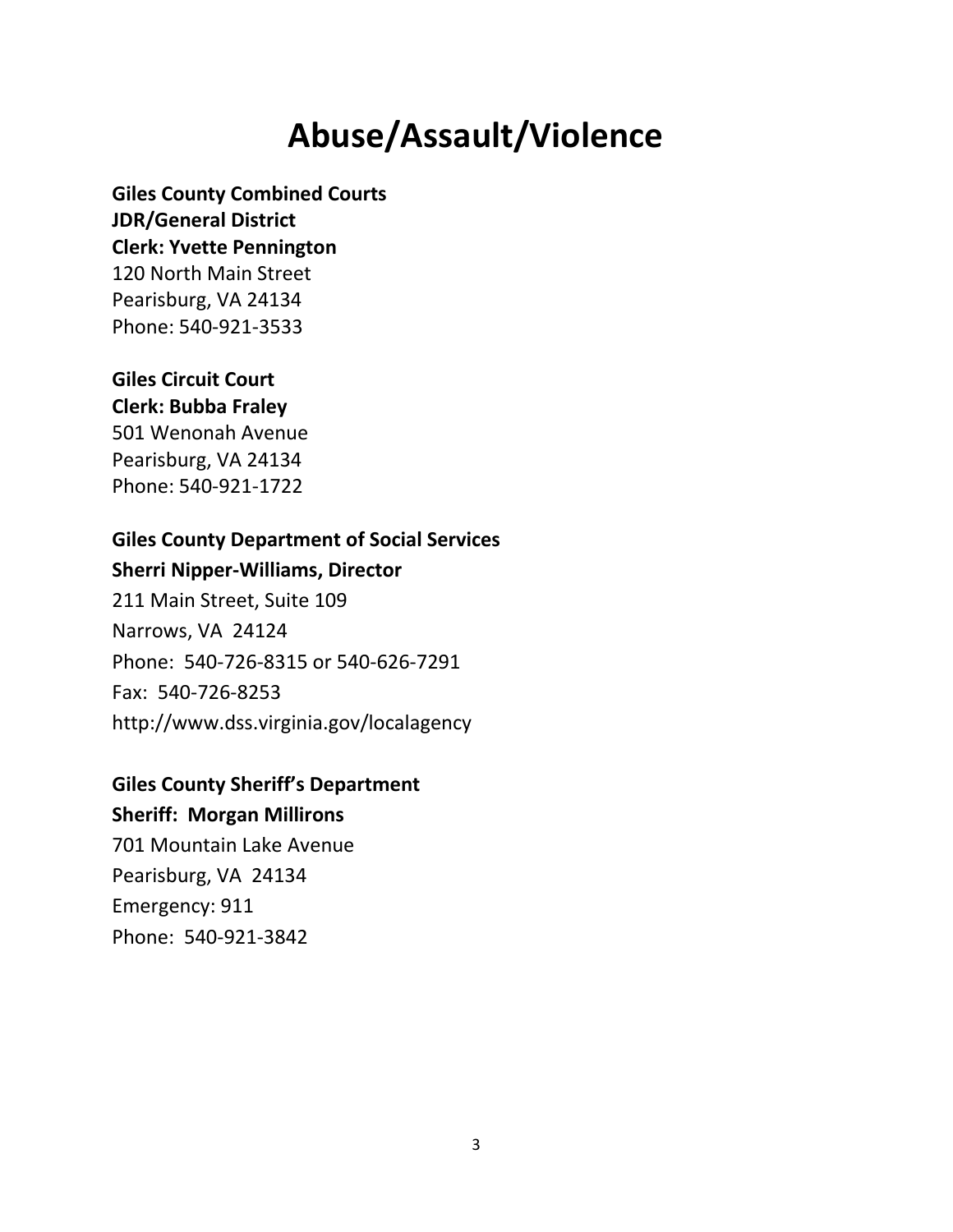# **Glen Lyn Police Department**

#### **Chief of Police: Wes Bradley**

205 Houston Lane Glen Lyn, VA 24093 Emergency: 911 Phone: 540-726-7075

# **Narrows Police Department**

#### **Chief of Police: Bentley Ratcliff**

210 Main St Narrows, VA 24124 Emergency: 911 Phone: 540-726-7985

# **NRV Agency on Aging Elder Abuse Prevention Services**

**Janet Brennand, Long Term Care Ombudsman/Elder Abuse Prevention Specialist** Phone: 540-980-7720 Toll Free 866-260-4417

# **Pearisburg Police Department**

**Chief of Police: Jackie Martin**

112 Tazewell St Pearisburg, VA 24134 Emergency: 911 Phone: 540-921-1222

#### **Pembroke Police Department**

**Chief of Police: Douglas W. Sadler** 101 Cascade Drive Pembroke, VA 24136 Emergency: 911 Phone: 540-626-7965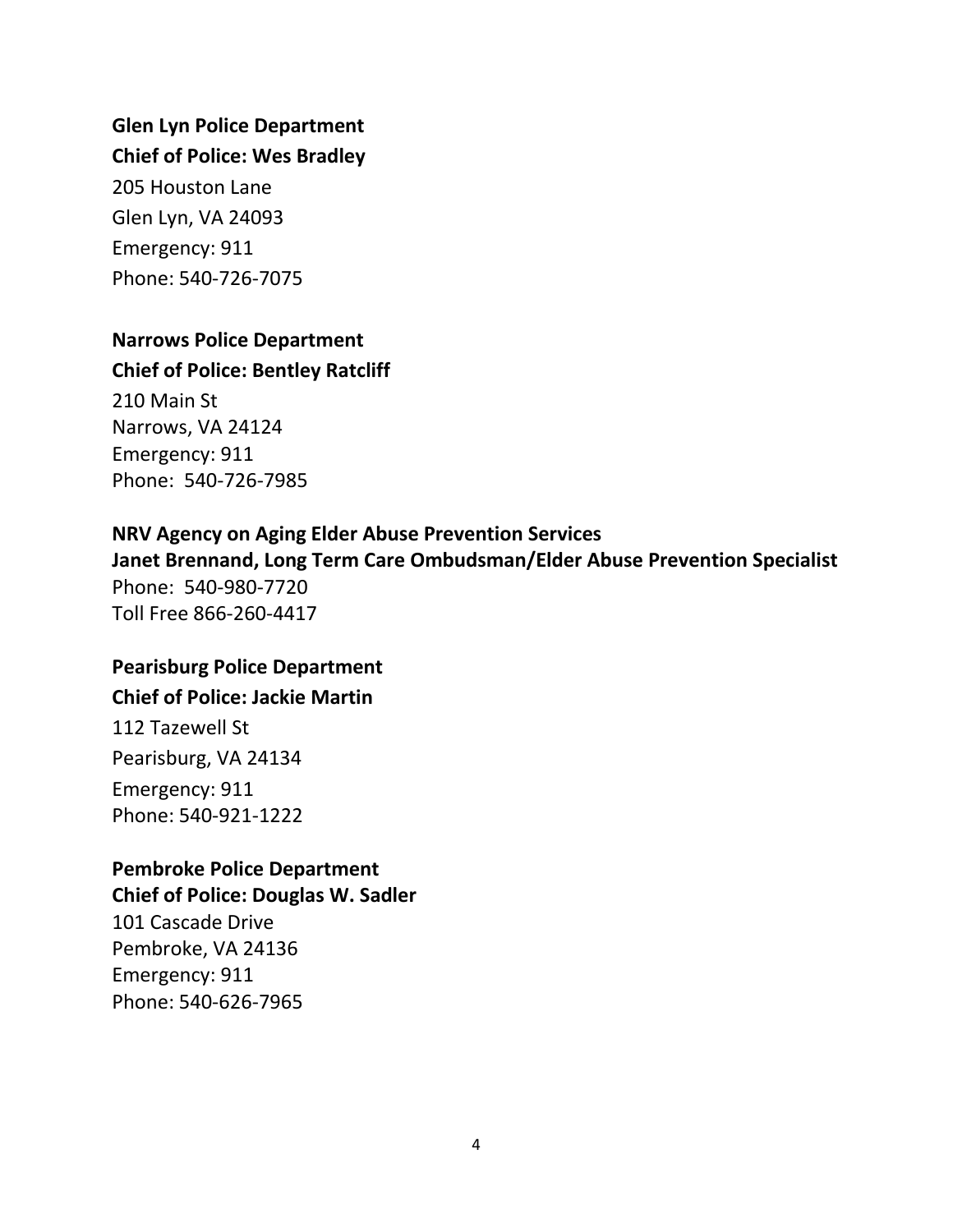# **Rich Creek Police Department Chief of Police: Steve Buckland**

140 North and Spruce Streets Rich Creek, VA 24147 Emergency: 911 Phone: 540-726-3643

# **Women's Resource Center of the New River Valley**

Free Services for men, women and children who have experienced sexual or domestic violence Local Hotline: 540-639-1123 Toll Free: 1-800-788-1123 Shelter: 540-639-1123 Sexual Assault and Administration Office: 540-639-9592 http://wrcnrv.org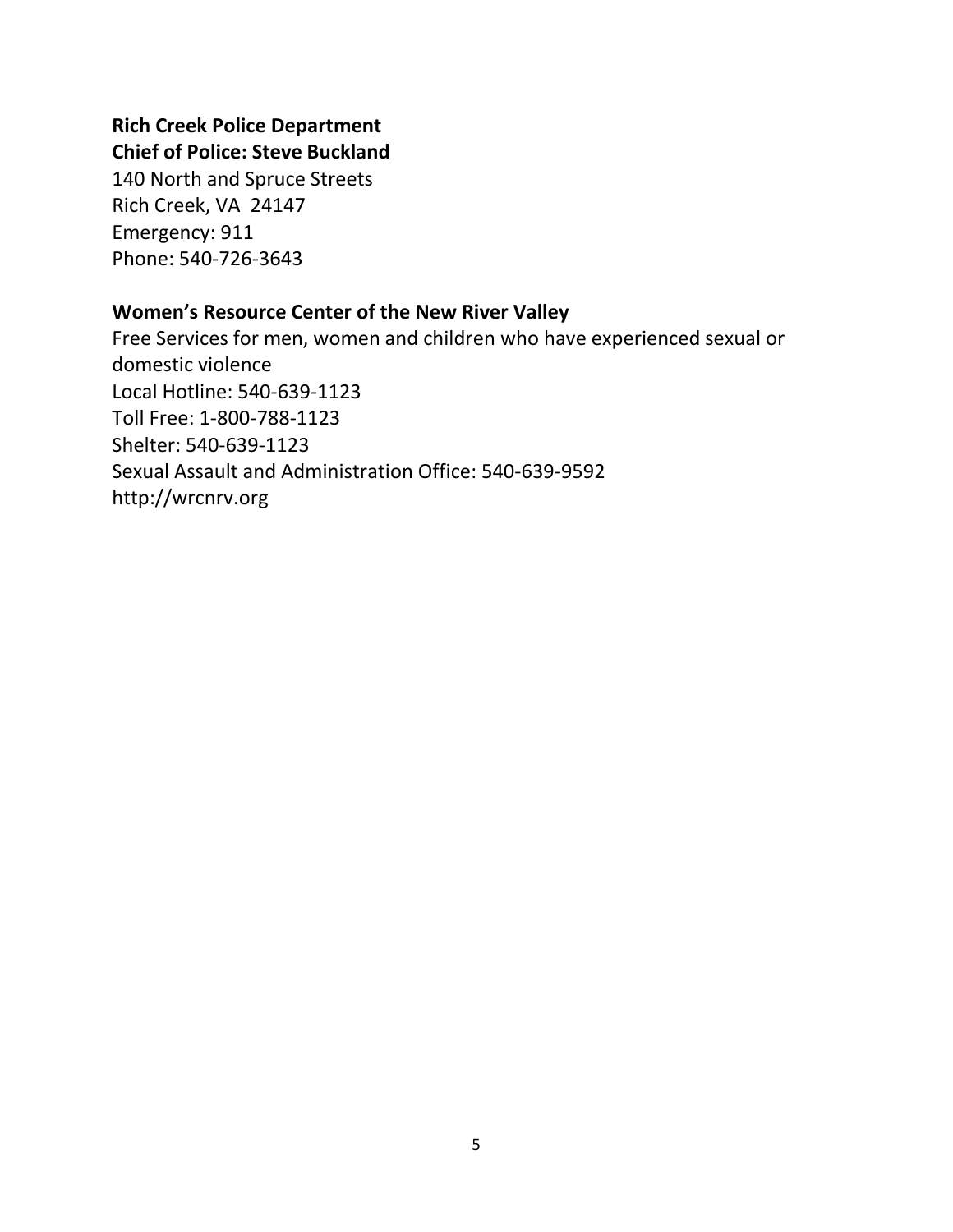# **Educational Resources**

**Carilion Giles Community Hospital Stephanie Spencer Community Health Educator** 159 Hartley Way Pearisburg, VA 24134 Phone: 540-922-4294 sdspencer@carilionclinic.org

# **Giles County Agriculture Laboratory Ben Woods-Coordinator**

315 North Main Street Pearisburg, VA 24134 Phone: 540-921-2525 bwoods@gilescounty.org

# **Giles County Animal Control Bill Ahern & Joe Butler, ACO's Companion Animal Education** School Career Days (Animal Related Careers) 315 North Main Street Pearisburg, VA 24134 Phone: 540-921-2525

**Giles County ACCE Program (Access to Community College Education) Charlie Mullins-Community Service Coordinator Jeff Dinger-Eligibility Coordinator** 315 North Main Street Pearisburg, VA 24134 Phone: 540-921-2525 cmullins@gilescounty.org jdinger@gilescounty.org acceprogram@gilescounty.org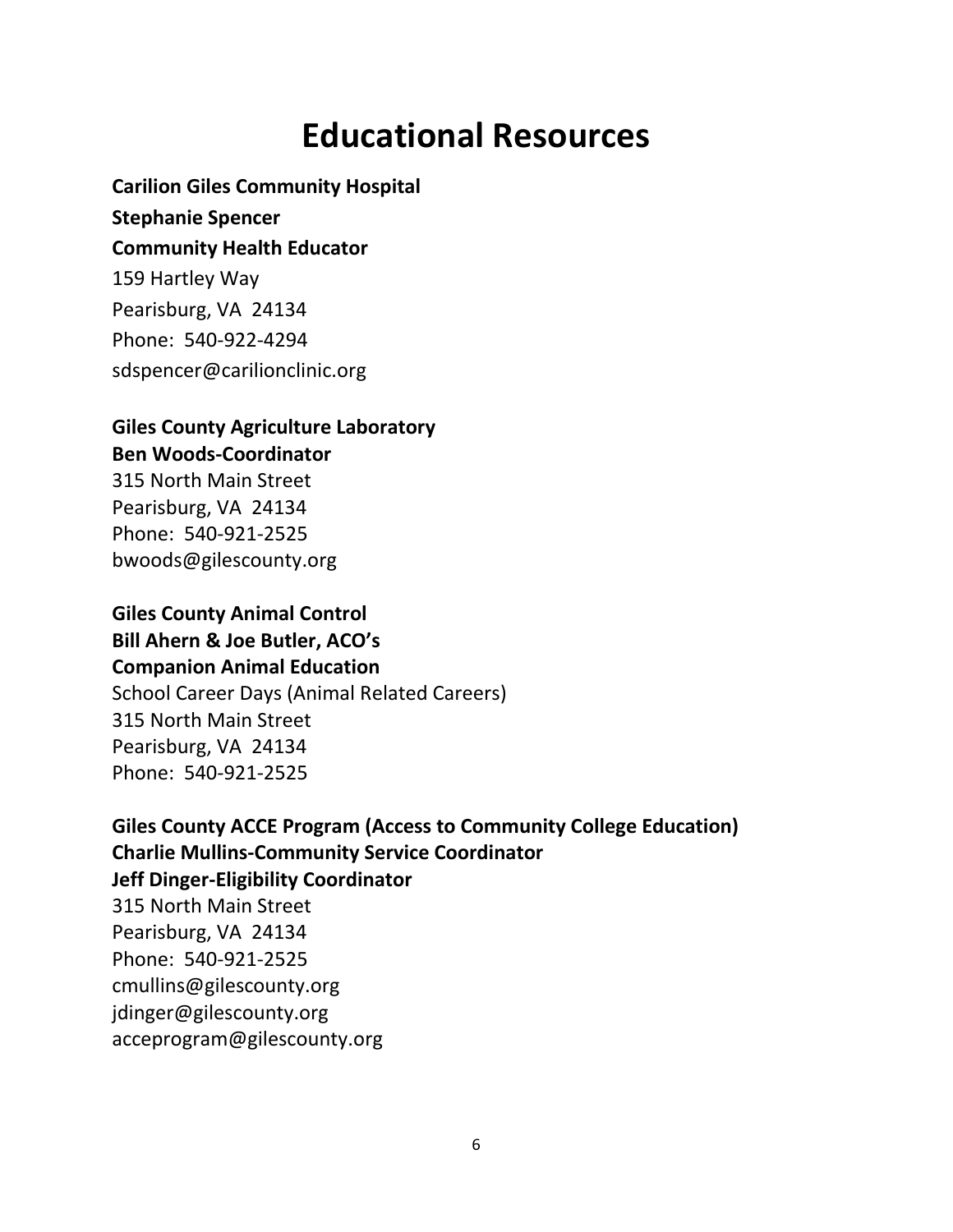#### **Giles County Public Schools**

151 School Road Pearisburg, VA 24134 Phone: 540-921-1421 Fax: 540-921-1424 www.gilesk12.net

#### **Giles County STEM Education Program (Science, Technology, Engineering and Math) Christina Martin-Coordinator**

Giles County Public Schools 6899 Virginia Avenue Pembroke, VA 24136 540-626-7281

# **Giles County SYWP (Summer Youth Work Program) Jeff Dinger-SYWP Coordinator**

315 North Main Street Pearisburg, VA 24134 540-921-2525 jdinger@gilescounty.org

#### **Healthy Relationship Weeks**

**Giles/Narrows High Schools Linda Johnson** Peaceline Coordinator

Women's Resource Center of the New River Valley peaceline@wrcnrv.org 540-639-9592

# **The New Opportunity School for Women at Bluefield College**

**Patricia Jacobs, Director**

3000 College Drive Bluefield, VA 24605 Phone: 276-326-4257 bluefield.edu/nosw pjacobs@bluefield.edu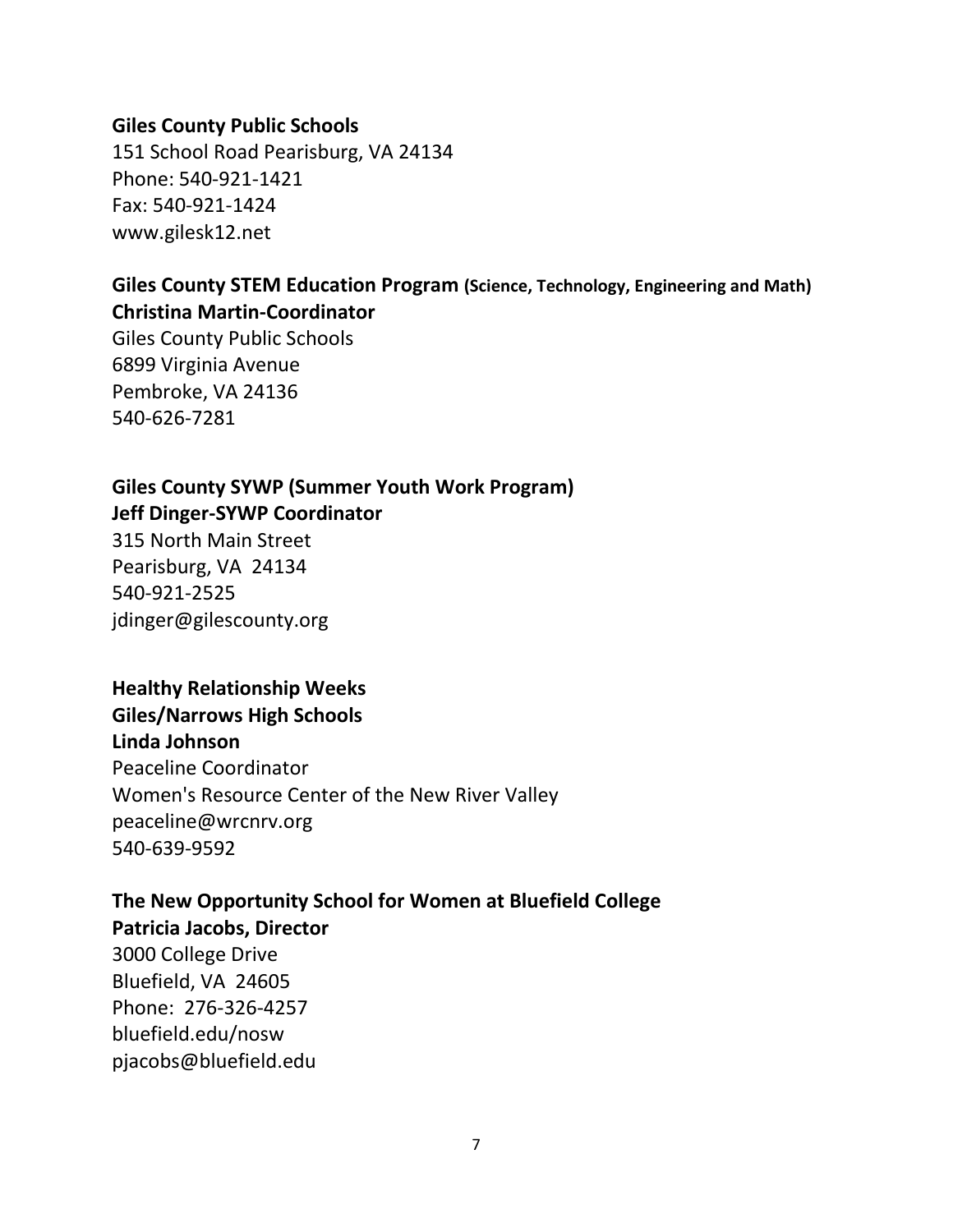**Virginia Cooperative Extension Jeannie Dudding, Agriculture and Natural Resources - jdudding@vt.edu Sarah Pratt, Youth Development - spratt78@vt.edu** Phone: 540-921-3455

**Women's Resource Center**

**Primary Violence Prevention Curriculum and Bystander Intervention Classes 6 th -12th grade in Giles County Public Schools**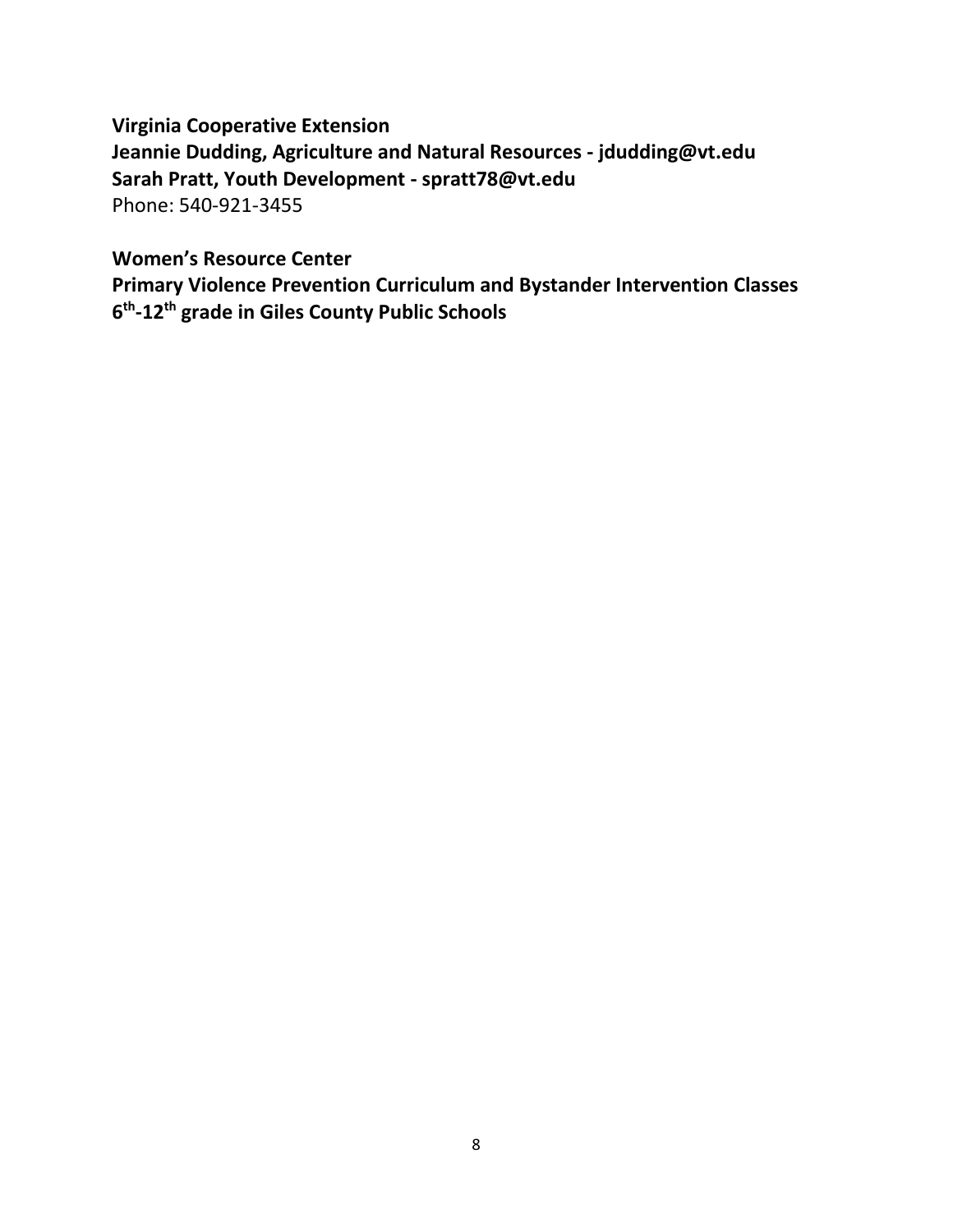# **Children/Youth Support Services**

# **4-H**

### **Sarah Pratt**

Associate Extension Agent Giles County Extension Office 507 Wenonah Avenue Pearisburg, VA 24134 Phone: 540-921-3455 Spratt78@vt.edu http://offices.ext.vt.edu/giles/programs/4h

**Carilion Giles Community Hospital Stephanie Spencer Community Health Educator** 159 Hartley Way Pearisburg, VA 24134 Phone: 540-922-4294 sdspencer@carilionclinic.org

# **Child Study of Virginia Tech**

Phone: 540-231-8276 http://www.psyc.vt.edu/labs/csc

# **CHIP (Child Health Improvement Partnership) New River Community Action Carol Peters** Family Educator Supervisor CHIP of the New River Valley Office: 540-745-2211 cpeters@nrcaa.org http://newrivercommunityaction.org/chip/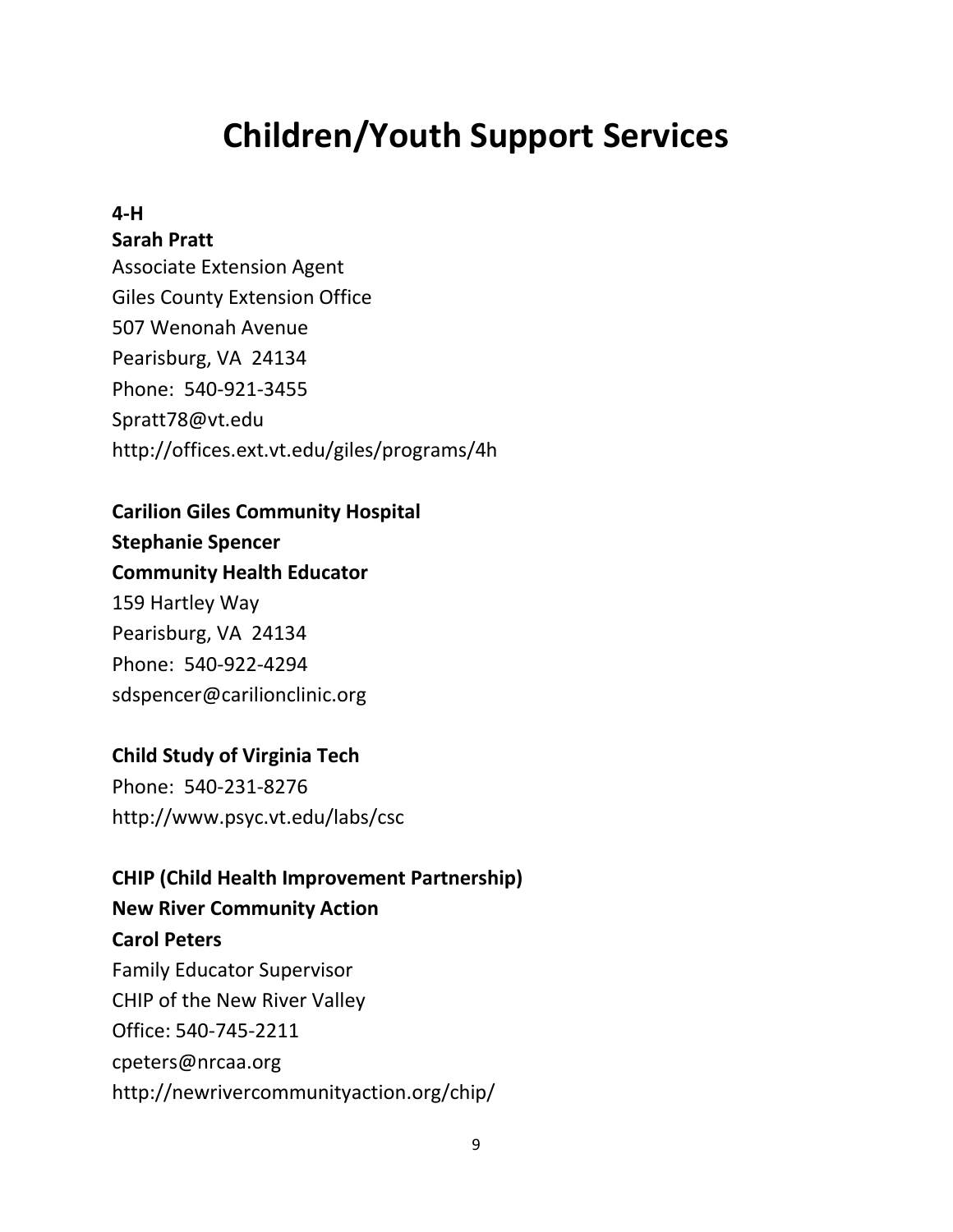**CHIP (Child Health Improvement Partnership) New River Community Action Shelby Kelley, Outreach Specialist** CHIP Outreach Specialist Office: 540-394-3255 Fax: 540-726-2254 skelley@nrcaa.org

# **Early Head Start**

# **Kid's & Co**

701 Wenonah Avenue Pearisburg, VA 24134 Phone: 540-921-3024

### **Family Preservation Services**

1650 Cambria St Ne Christiansburg, VA 24073 Phone: 540-381-7500 http://www.manta.com/c/mm8w770/family-preservation-service

#### **Fellowship of Christian Athletes**

**New River Valley Mitch Reed-Area Director** PO Box 10053 Blacksburg, VA 24062 mreed@fca.org http://nrvfca.org

## **Giles Arts Council**

PO Box 485 Pearisburg, VA 24134-0485 www.gilesartscouncil.org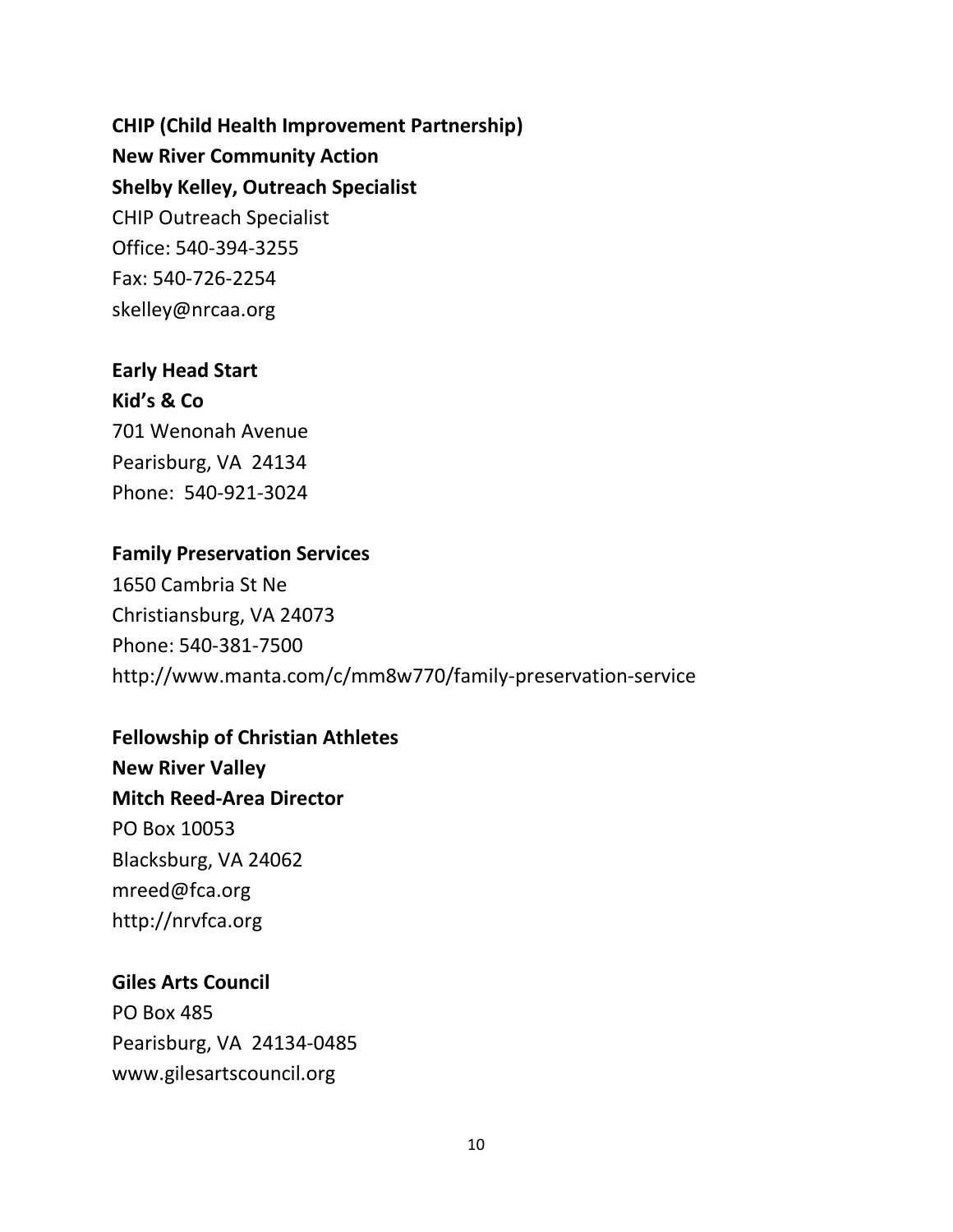**Giles County Chamber of Commerce Cathy Clark, Executive Director** 203 North Main Street Pearisburg, VA 24134 Phone: 540-921-5000 Fax: 540-921-3892

# **Giles County Department of Social Services**

**Sherri Nipper-Williams, Director** 211 Main Street, Suite 109 Narrows, VA 24124 Phone: 540-726-8315 or 540-626-7291 Fax: 540-726-8253 http://www.dss.virginia.gov/localagency

# **Giles County FOCUS Program (Focus on Communities Utilizing Services) Jeff Dinger -Coordinator (jdinger@gilescounty.org**) 315 North Main Street Pearisburg, VA 24134

Office 540-921-2525 **Giles County Health Department**

# **New River Health District**

**Virginia Department of Health** 120 North Main Street Pearisburg, VA 24134 Phone: 540-235-3135 Main Line FAX: 540-921-1335 tiffany.norman@vdh.virginia.gov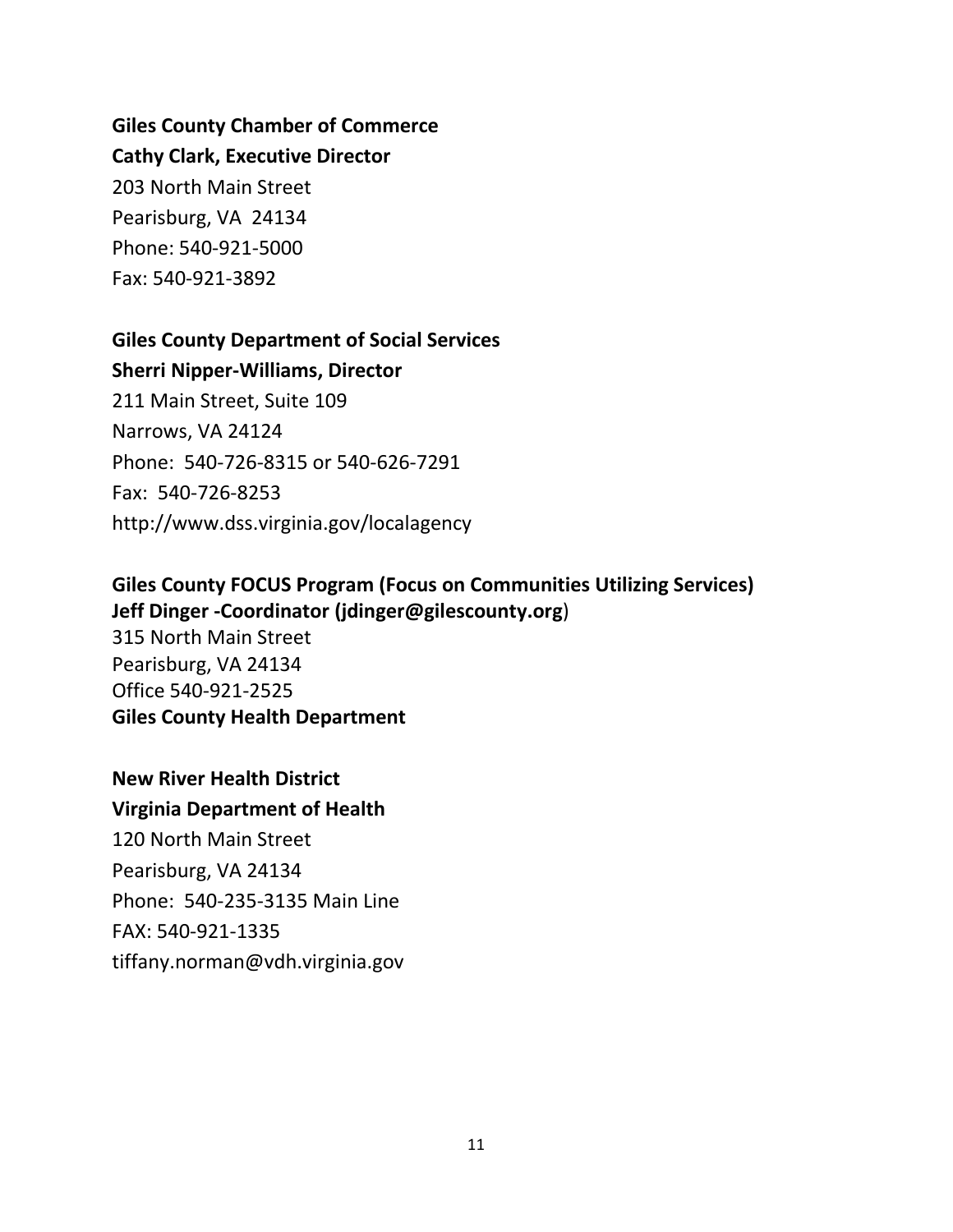# **Giles County Ministerial Association Brian Burch, Pastor** Office: 540-921-1021 Cell: 540-599-3526 P.O. Box 4 Pearisburg, VA 24134 Meets the 2<sup>nd</sup> Wednesday of each month (September-May) @ 11:45 am Locations TBD

### **Giles County Public Schools**

151 School Road Pearisburg, VA 24134 Phone: 540-921-1421 Fax: 540-921-1424 www.gilesk12.net

# **Giles Early Education Project (GEEP)**

# **Karen Yolton, GEEP Coordinator** Phone: 540-626-3474 Cell: 540-922-5177

barn@pemtel.net

# **Giles Youth Adult Partnership (GYAP)**

# **Hannah Rodriguez--Facilitator** c/o NRVCS 707 Randolph Street

Radford, VA 24141 hrodriguez@nrvcs.org

# **Head Start Diane Wise**

# **Family Service & ERSEA Specialist** Radford, VA 24141 Office: 540-633-5133 Ext. 446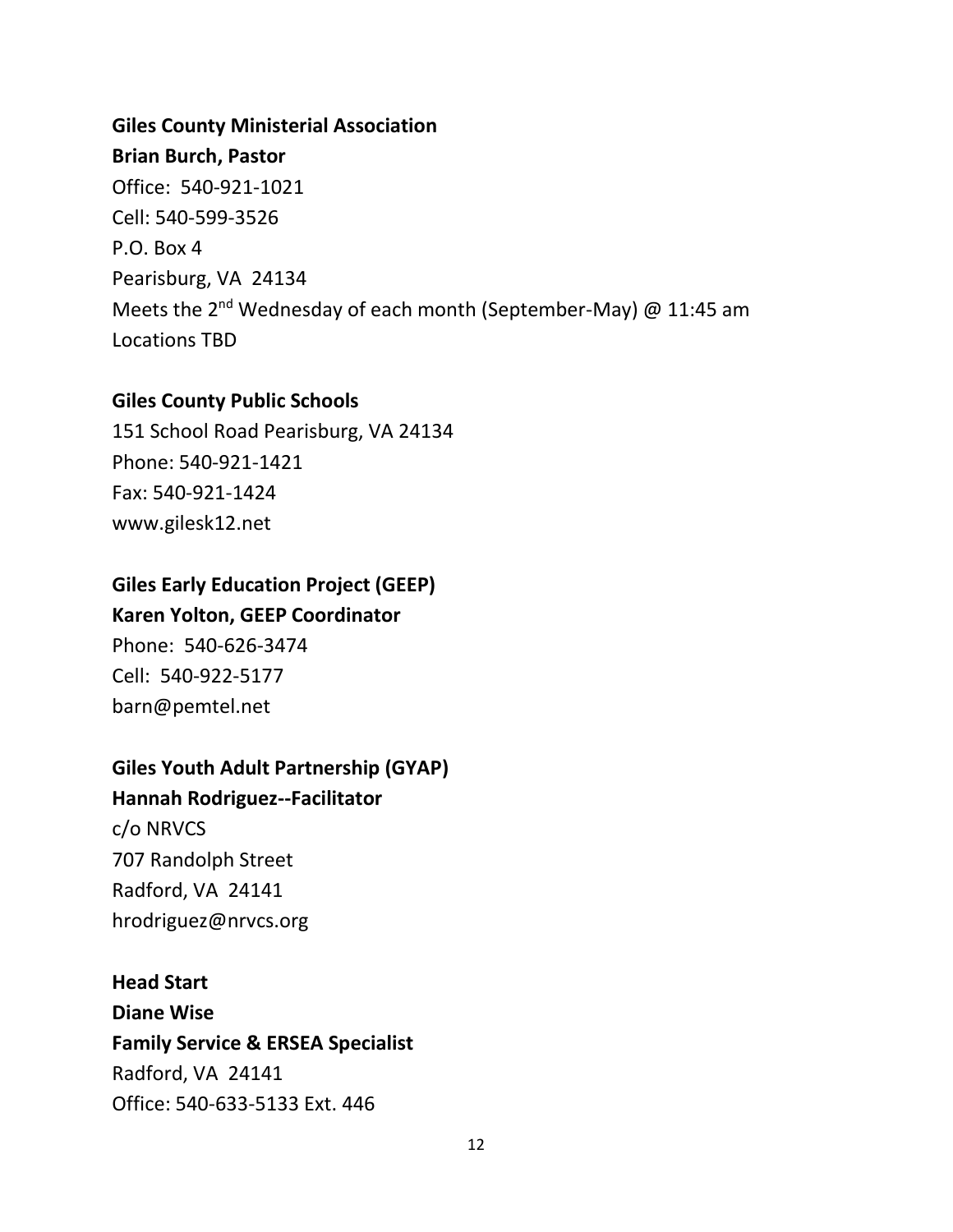Mobile: 304-660-9521 dwise@nrcaa.org

#### **Emily Perkins, Site Administrator**

New River Community Action, Inc. Eperkins@nrcaa.org

## **NRCA Narrows Head Start**

111 Mary St Narrows, VA Phone: 540-726-2700 Fax: 540-726-3426

## **NRCA Pearisburg Head Start**

1100 Henson Ave Pearisburg, VA Phone: 540-921-2355 Fax: 540-921-2435 http://newrivercommunityaction.org/head-start-2/

## **Healthy Relationship Weeks**

**Giles/Narrows High Schools Linda Johnson** Peaceline Coordinator Women's Resource Center of the New River Valley peaceline@wrcnrv.org Phone: 540-639-9592

#### **Iris Brammer Public Library**

#### **Felicia Bowman, Head Librarian**

109 Mary St, Narrows, VA 24124 Phone: 540-726-2884 http://www.librarytechnology.org/lwc-displaylibrary.pl?RC=25067 http://www.townofnarrows.org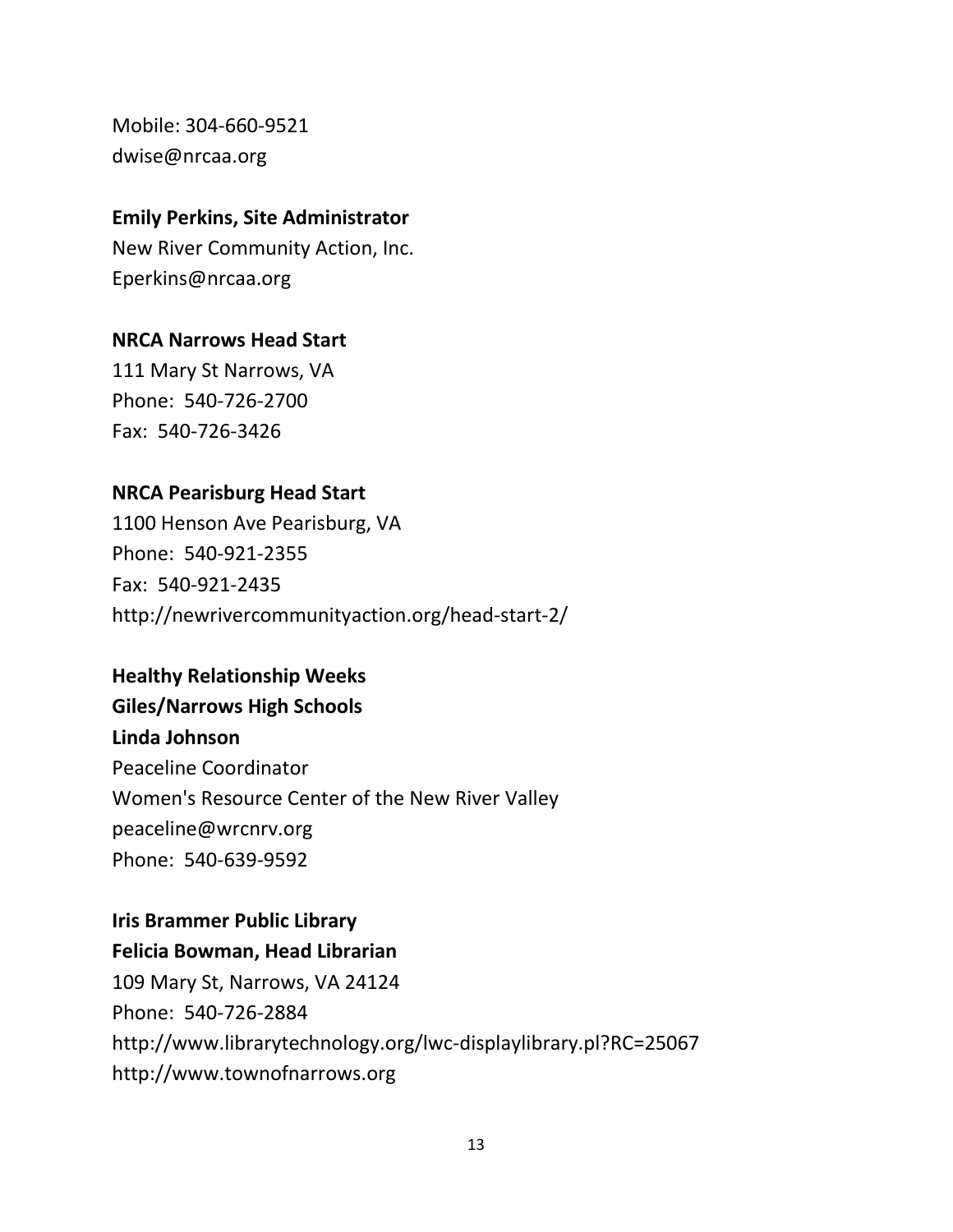**LoCo Arts Tacie Jones, Creative Director** taciejones@gmail.com http://www.loco-arts.org

#### **NRV CARES**

205 West Main Street, Office # 4 Christiansburg, VA 24073 540-381-8310 Office 540-381-8313 Fax E-mail: info@nrvcares.org **New River Community Action Head Start and CHIP Programs Sheryl Helm, Director of Early Childhood and Family Services** Phone: 540-633-5133 ext. 451 shelm@nrcaa.org http://newrivercommunityaction.org/

#### **New River Valley Community Services**

#### **Giles Clinic**

705 Wenonah Avenue Pearisburg, VA 24134 Phone: 540-921-2238 Psychiatric Emergencies 540-961-8400 www.nrvcs.org

#### **Pearisburg Public Library**

#### **Allison Long, Head Librarian**

209 Fort Branch Road Pearisburg, VA 24134 Phone: 540-921-2556 http://www.pearisburglibrary.org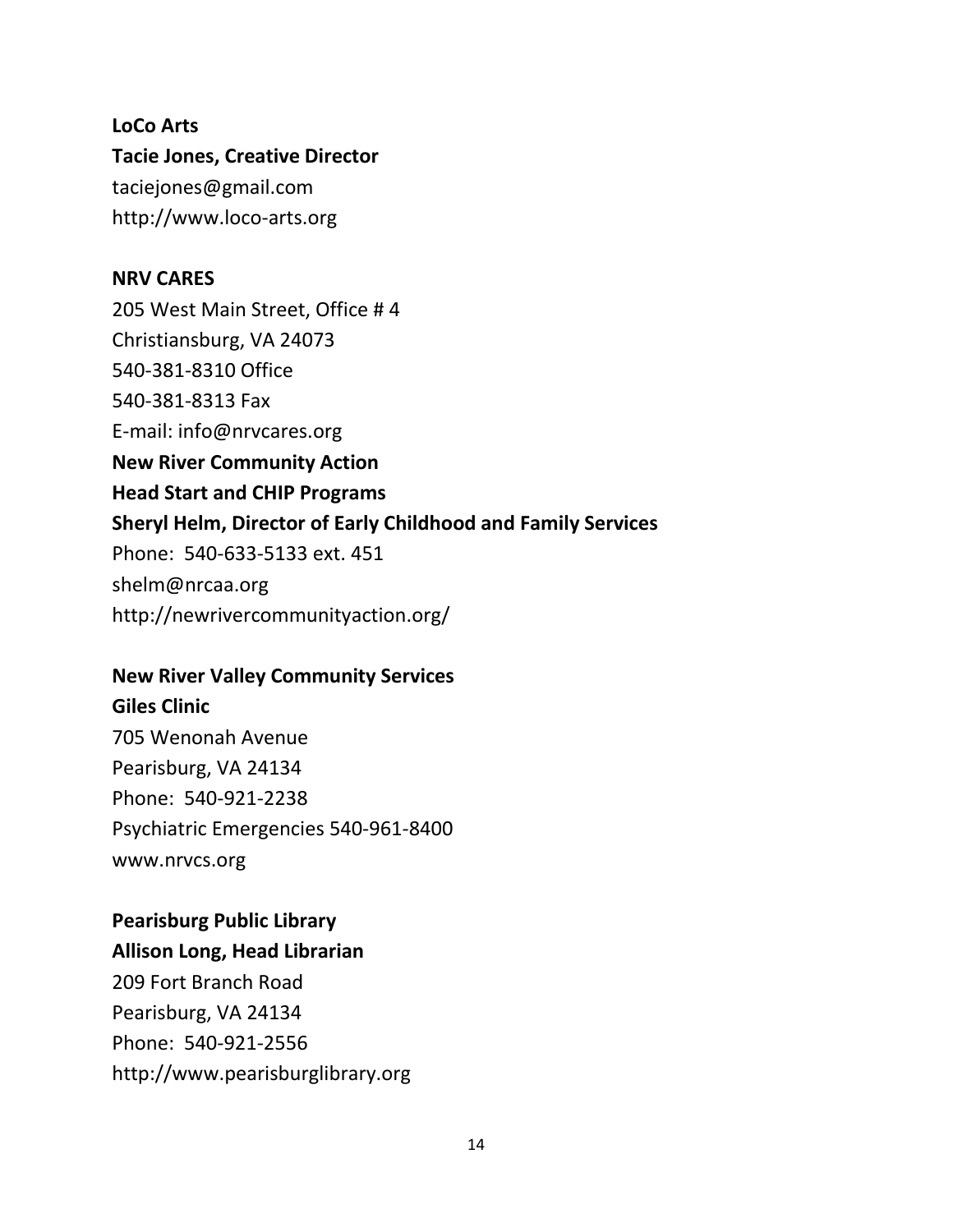#### **Rich Creek Public Library**

Rich Creek Community Center 140 North & Spruce Streets Rich Creek, VA 24147 townofrichcreek@wvva.net Phone: 540-726-3260

# **Salvation Army of New River Valley VA**

**Corps Officers: Majors Ronald and Rebecca Mott**

760 Roanoke Street Christiansburg, VA 24073 Phone: 540-394-1037 Fax: 540-394-1050

### **Smart Beginnings NRV**

#### **Anna Harbom, Coordinator**

Phone: 540-639-9313 aharbom@nrvrc.org http://www.smartbeginningsnrv.org

# **Strengthening Families Program (A Program of NRVCS) Leslie Beasley, Prevention Specialist**

707 Randolph Street Radford, VA 24141 Phone: 540-961-8356, or lbeasley@nrvcs.org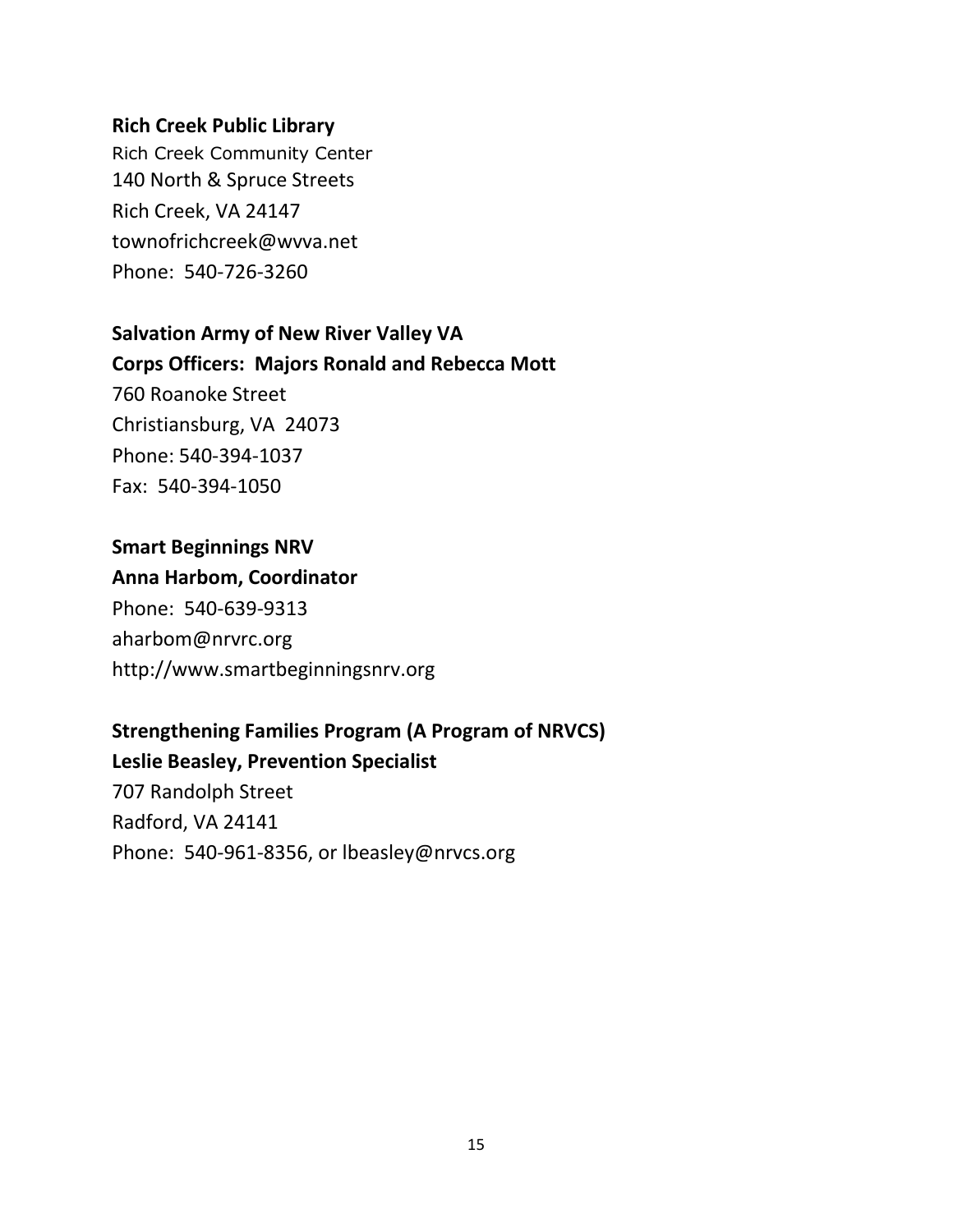**WIC (Women, Infants and Children) Giles County Health Department New River Health District Virginia Department of Health** 120 North Main Street Pearisburg, VA 24134 Phone: 235-3135 Main Line FAX: 540-921-1335 tiffany.norman@vdh.virginia.gov

# **Young Life of NRV**

# **Tim Hartin, Area Director**

P.O. Box 300 Blacksburg, VA 24060 Phone: 410-212-0350 timhartin@gmail.com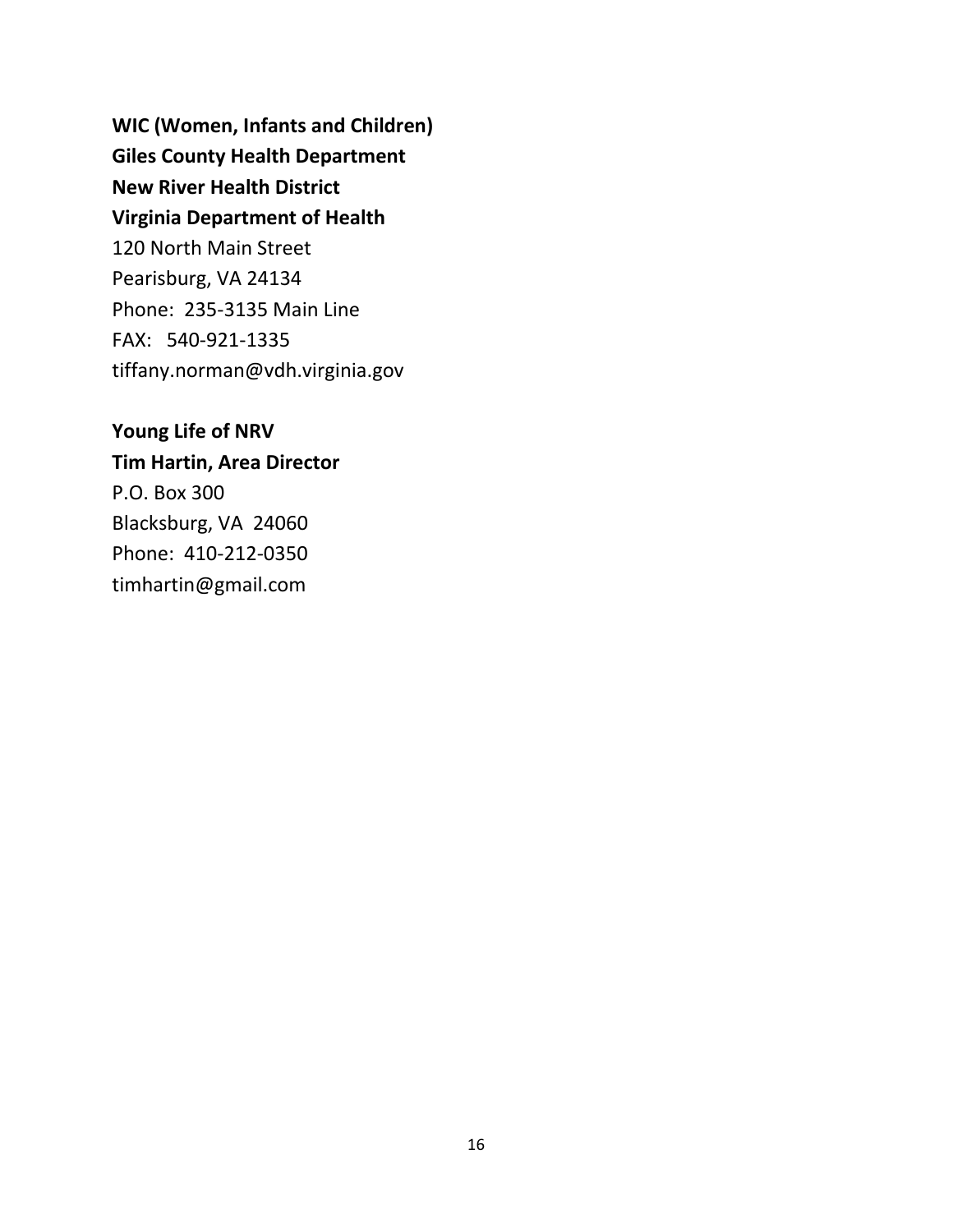# **Adult Support Services**

#### **Adult Education at New River Community College/GED Classes**

NRCC Adult Education P.O. Box 1127, Dublin, VA 24084 Contact Adult Education Office: 540-674-3652 Toll Free: 1-866-462-6722, ext. 3652 http://www.nr.vccs.edu

# **Giles Community Service Coordinator**

#### **Charlie Mullins**

Giles County Administration Building 315 North Main Street Pearisburg, VA 24134 Office: 540-921-2525 Cell: 540-599-4575

# **Giles County Chamber of Commerce Cathy Clark, Executive Director**

203 North Main Street Pearisburg, VA 24134 Phone: 540-921-5000 Fax: 540-921-3892

## **Giles County Day Report Program**

# **Steve Taylor, Director**

Giles County Administration Building 315 North Main Street Phone: 540-921-2525 Phone: 540- 235-3154 or 540-235-3153

# **Giles County FOCUS (Focus on Communities Utilizing Services) Jeff Dinger -Coordinator**

315 North Main Street Pearisburg, VA 24134 Office 540-921-2525 or jdinger@gilescounty.org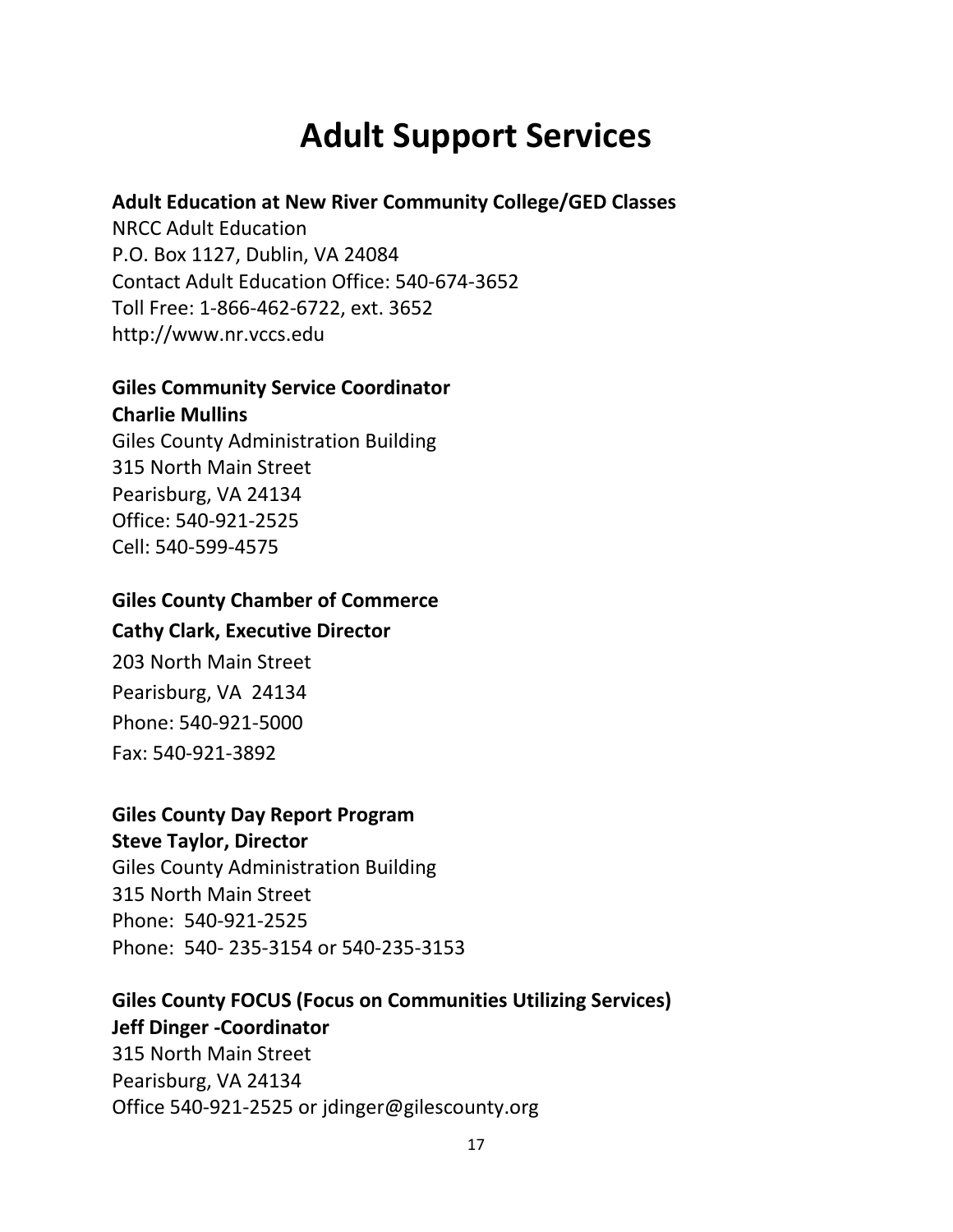**Giles County Health Department New River Health District Virginia Department of Health**

120 North Main Street Pearisburg, VA 24134 Phone: 540-235-3135 Main Line FAX: 540-921-1335 tiffany.norman@vdh.virginia.gov

# **Giles County Ministerial Association**

**Brian Burch** Office: 540-921-1021 Cell: 540-599-3526 P.O. Box 4 Pearisburg, VA 24134 Meets the 2<sup>nd</sup> Wednesday of each month (September-May) @ 11:45 am

# **Literacy Volunteers of the New River Valley-(LVNRV)**

**Linda Jilk-Executive Director**

195 West Main Street, Christiansburg, VA 24073 Phone: 540-382-7262 Web Site: http://www.lvnrv.org

#### **New River Valley Community Services**

**Giles Clinic**

705 Wenonah Avenue Pearisburg, VA 24134 Phone: 540-921-2238 Psychiatric Emergencies 540-961-8400

### **New River Valley Community Services**

**Montgomery Center** 700 University City Boulevard Blacksburg, VA 24134 Phone: 540-961-8300 Psychiatric Emergencies 540-961-8400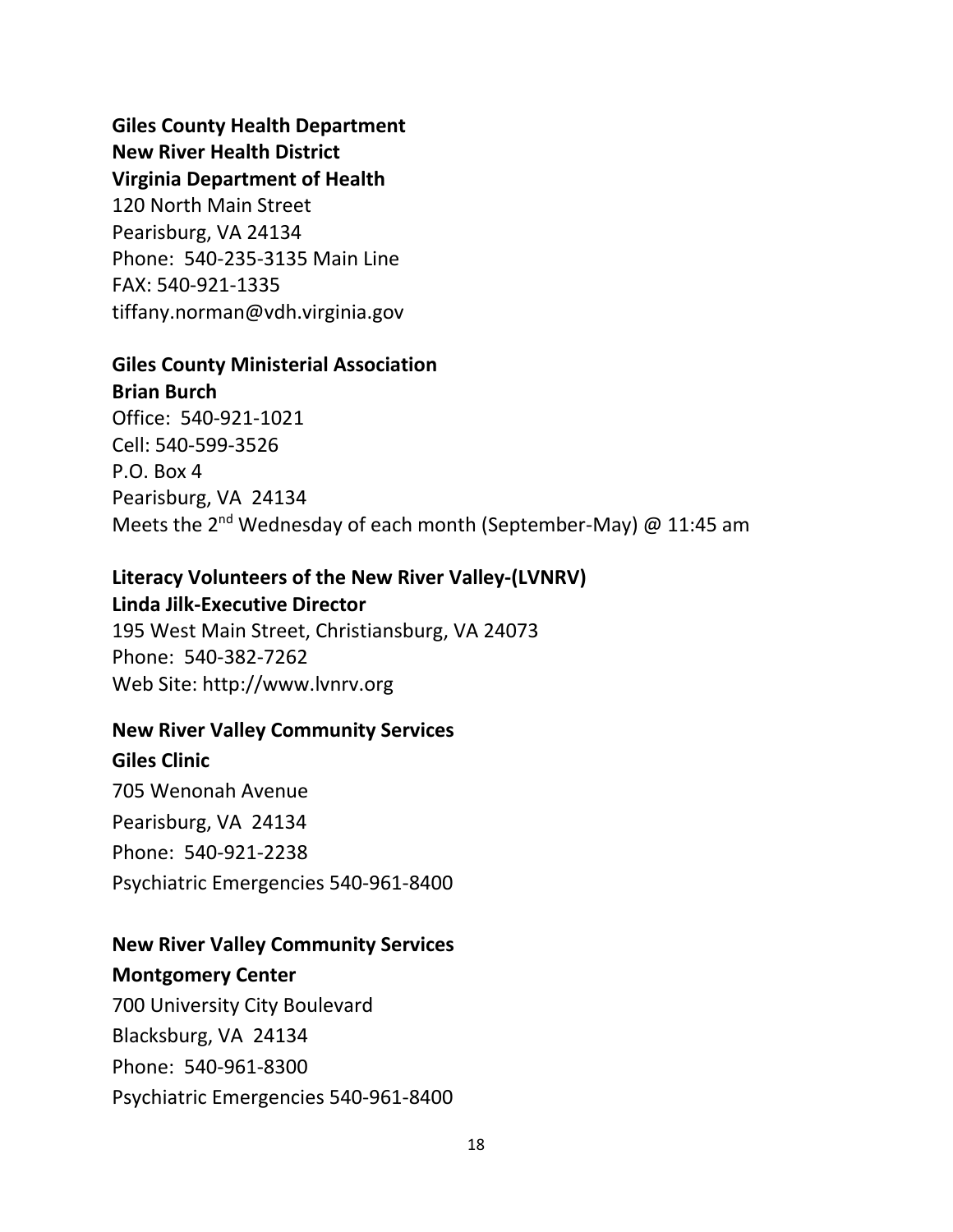# **Salvation Army of New River Valley VA**

**Corps Officers: Majors Ronald and Rebecca Mott** 760 Roanoke Street Christiansburg, VA 24073 Phone: 540-394-1037 Fax: 540-394-1050

## **Virginia Veteran and Family Support (Formerly the Virginia Wounded Warrior Program)** Region III

For more information or to coordinate referrals within the area please contact Leanna Craig, Region Director at Leanna.Craig@dvs.virginia.gov or by calling 540.443.7527 or 540.556.9112

Contact information for other VVFS staff at NRVCS:

Kristi Holt, Senior Resource Specialist Kristi.Holt@dvs.virginia.gov 540.357.1113 Michele Vandyke, Resource Specialist Michele.Vandyke@dvs.virginia.gov 540-250.0769 or 540.443.7525

To learn more, visit https://www.dvs.virginia.gov/virginia-veteran-and-familysupport/.

Phone: 1-877-285-1299

**WIC (Women, Infants and Children) Giles County Health Department New River Health District Virginia Department of Health** 120 North Main Street Pearisburg, VA 24134 Phone: 540-235-3135 Main Line Fax: 540-921-1335 tiffany.norman@vdh.virginia.gov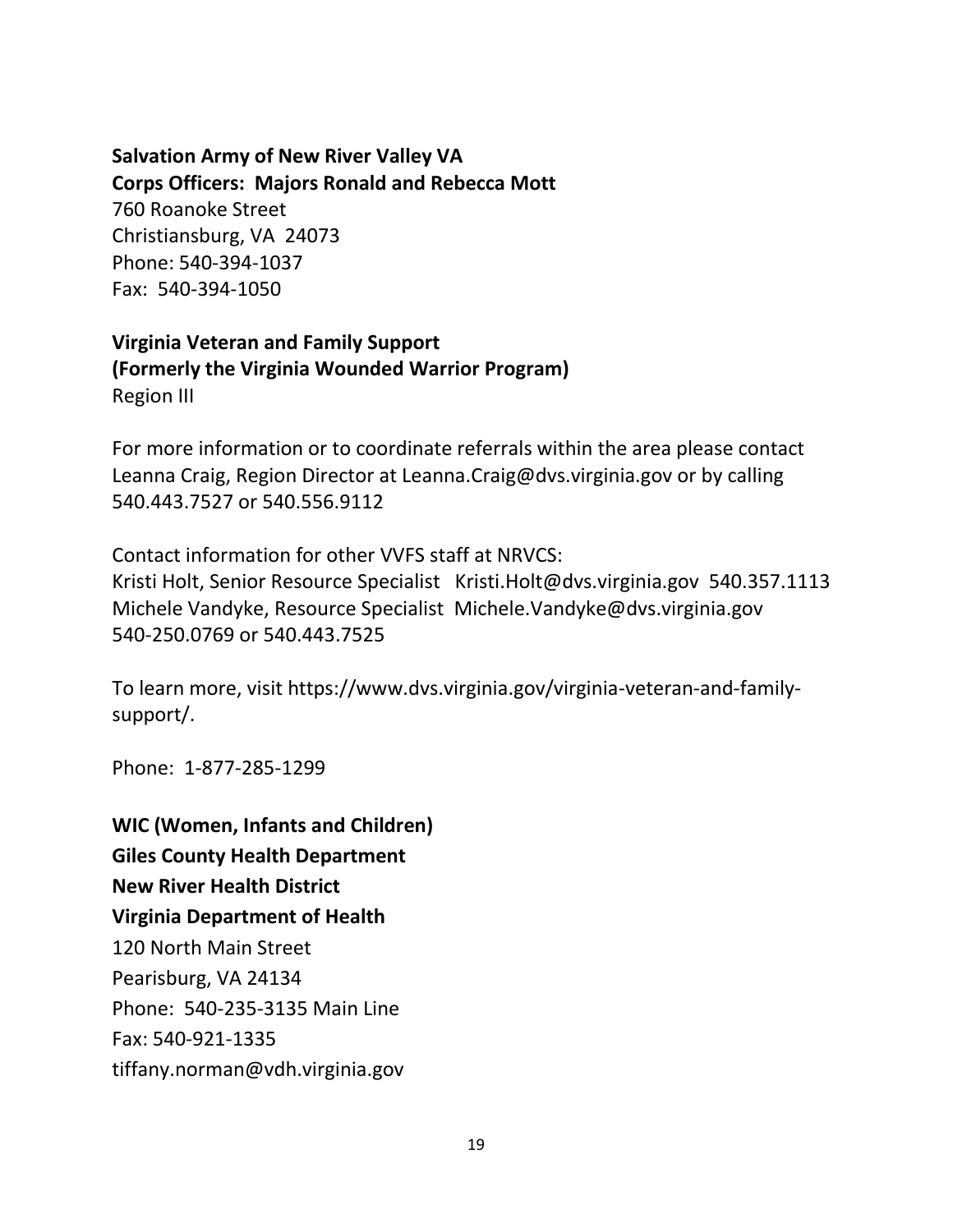# **Addiction/Substance Abuse**

## **Alcoholics Anonymous (AA) Meeting**

#### **First Christian Church**

Sunday 8:00 PM INTERMONT GROUP Open Discussion 605 Memorial Blvd. Narrows, VA 24124

## **Celebrate Recovery**

Crystal Carter Pearisburg Church of God 805 Henson Avenue Pearisburg, VA 24134 Meeting: Every Monday at 6:30 PM

### **Narcotics Anonymous**

### **Pearisburg First United Methodist Church**

1101 Valleyview Drive PO Box 400 Pearisburg, VA 24134 Phone: 540-921-1021 Meeting: Friday at 7 PM

**New Life Recovery Center (Residential Substance Abuse Services) Wendy Boling, Program Supervisor**

New Life Recovery Center 7193 Warden Court Radford, VA 24141 Phone: 540-831-4000

#### **NRV Area of Narcotics Anonymous**

**Highland Park Community Church** 6144 Wright Avenue, Dublin, VA 24084 **Monday and Wednesday Meetings: 7:00 PM/H.O.W.** Email:newrivervalleyna@yahoo.com **Friday and Saturday Meeting 6:00 PM Principles before Personalities/First Presbyterian Church Annex** 4 th & Jefferson Street, Pulaski, VA 24301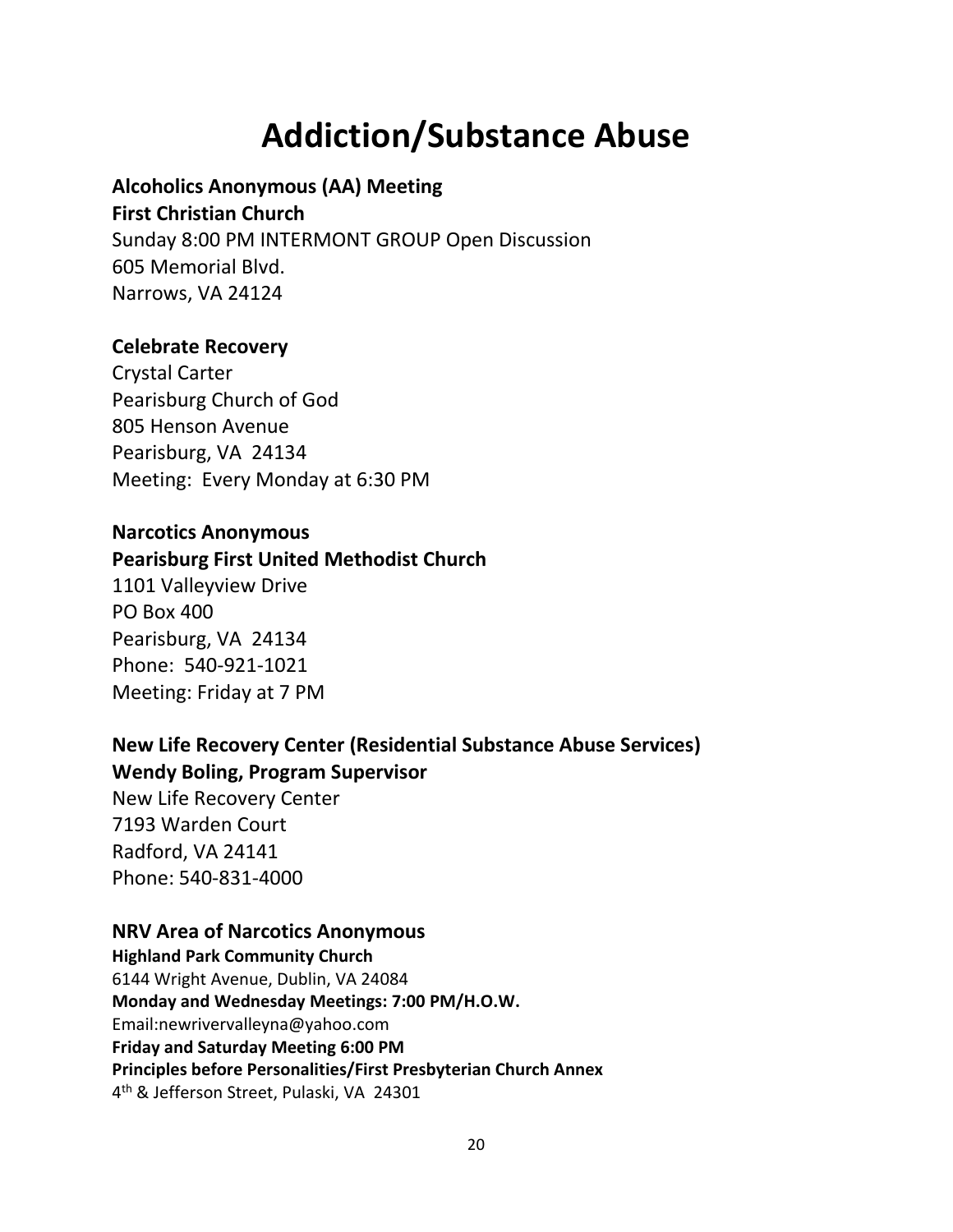# **Homeless Intervention/Emergency Shelter Services**

# **Giles County Department of Social Services Sherri Nipper-Williams, Director**

211 Main Street, Suite 109 Narrows, VA 24124 Phone: 540-726-8315 or 540-626-7291 Fax: 540-726-8253 http://www.dss.virginia.gov/localagency

# **Giles County Health Department New River Health District Virginia Department of Health**

120 North Main Street Pearisburg, VA 24134 Phone: 540-235-3135 Main Line Fax: 540-921-1335 tiffany.norman@vdh.virginia.gov

#### **Hope House-Shelter for Homeless Families David Carico, Shelter Coordinator**

**Sheriff's Department Handles Cases: 540-921-3842** 138 Old Virginia Avenue, Narrows, VA 24124 https://gilescountyhopehouse@wordpress.com Email: gilescountyhopehouse@gmail.com Snail mail: P.O. Box 165, Pearisburg, VA 24134

#### **New River Community Action**

516 Wenonah Avenue Pearisburg, VA 24134 Phone: 540- 921-2146 http://newrivercommunityaction.org/emergency-assistance-program/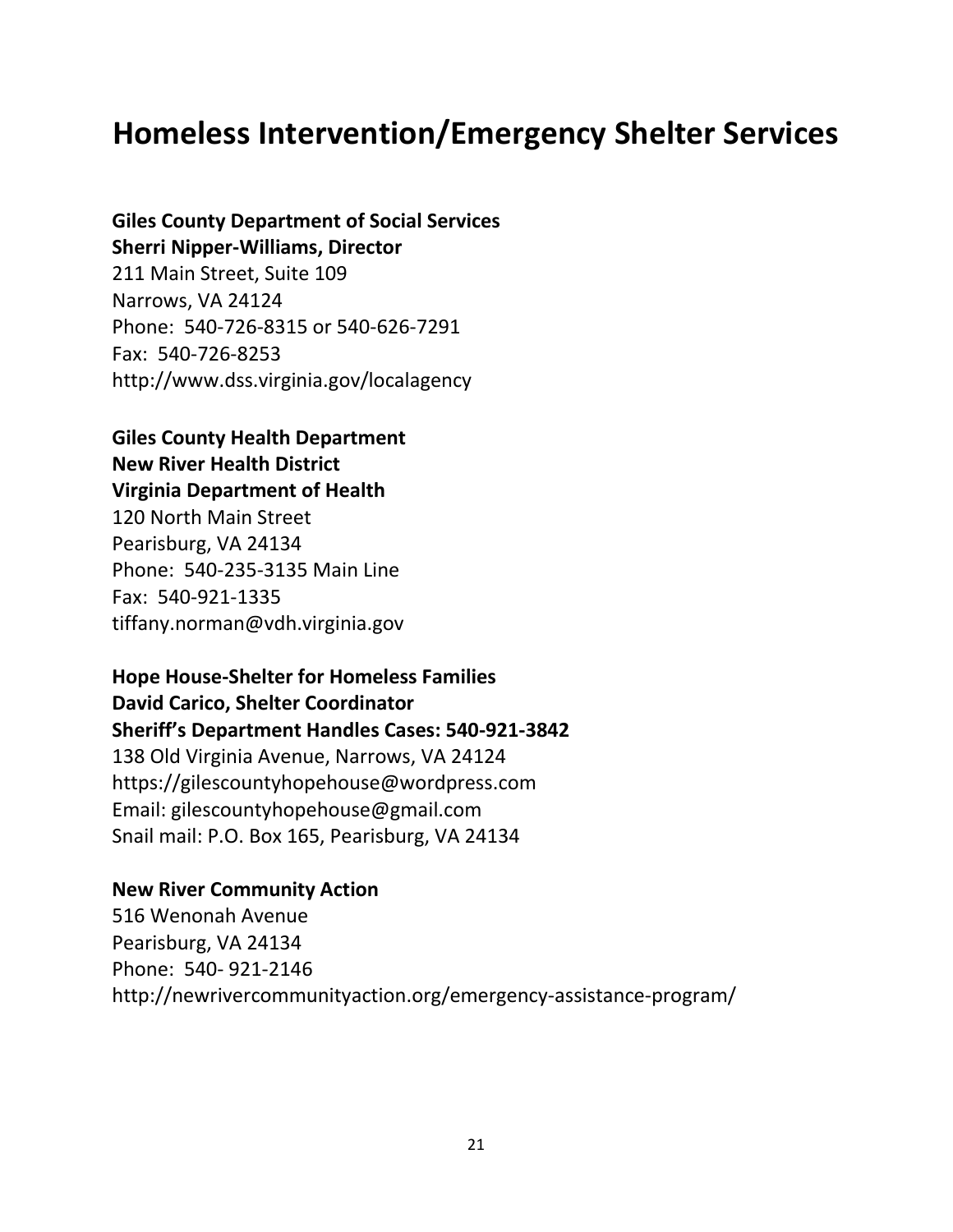**Pembroke Management Inc. Housing Choice Voucher Program Brett M. Rader, Executive Director** 504 Wenonah Avenue Pearisburg, VA 24134 Phone: 540-921-1392

**Project Hope, NRV Homeless Children Aline Brinckman** Phone: 540-382-5170 http://www.mcps.org/ProjectHope.html

### **Salvation Army of New River Valley VA Corps Officers: Majors Ronald and Rebecca Mott**

760 Roanoke Street Christiansburg, VA 24073 Phone: 540-394-1037 Fax: 540-394-1050

## **The Giles County Christian Service Mission Emergency Assistance/Clothing-Food Bank Ally Stull, Manager**

516 Wenonah Avenue, Pearisburg, VA 24134 Phone: 540-921-3006 giles\_mission@earthlink.net Hours: Monday-Saturday 10:00 AM to 2:00 PM

## **To Our House**

#### **Shelter for Homeless Men**

Phone: 540-382-6186 (weekdays/business hours) Phone: 540-320-1273 (weekends/after hours) \*This is a seasonal facility that operates from November to March for fall/winter housing needs **toourhousenrv@gmail.com http://newrivercommunityaction.org/to-our-house/**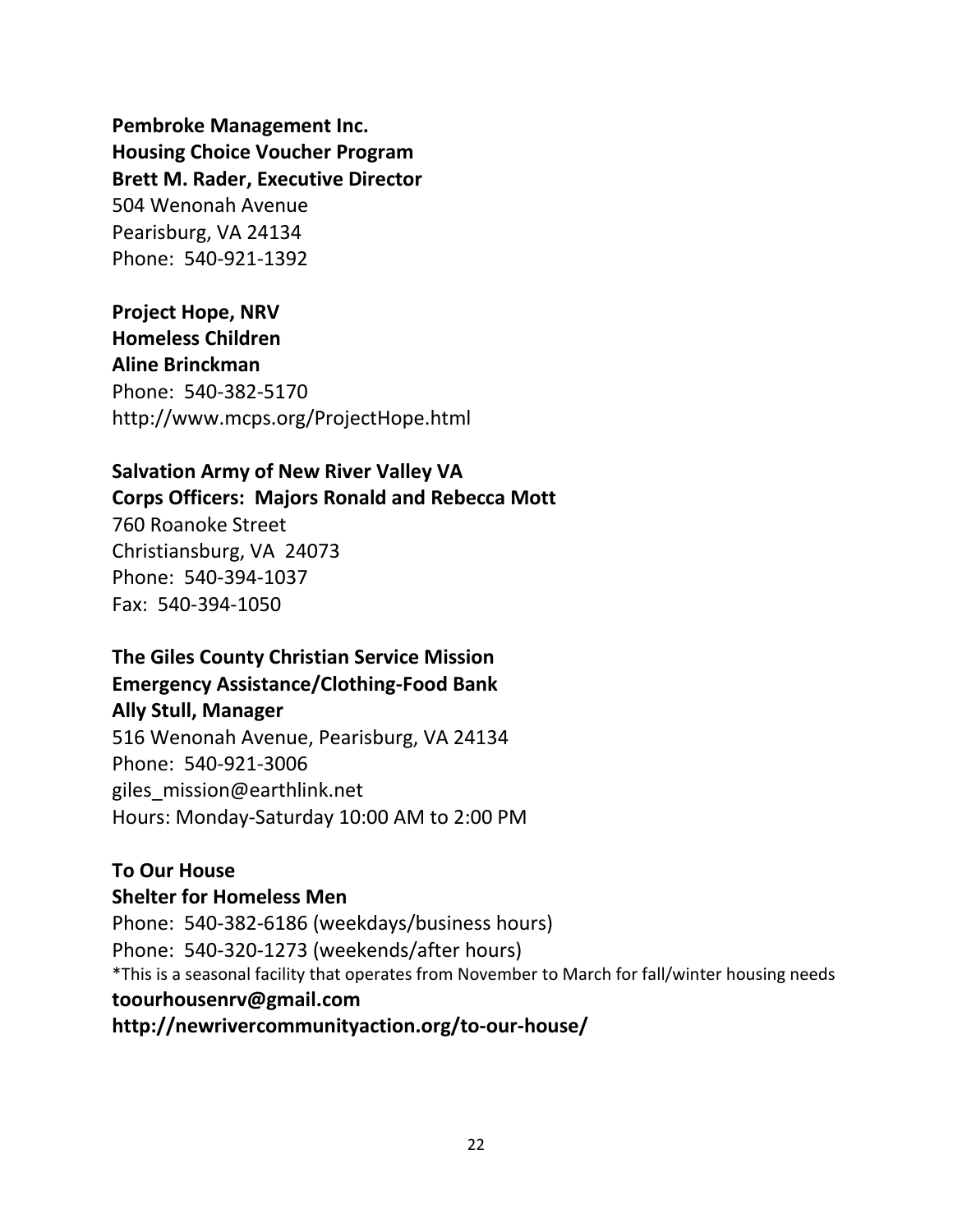### **Women's Resource Center of the New River Valley**

For people fleeing intimate partner violence Local Hotline: 540-639-1123 Toll Free: 1-800-788-1123 Shelter: 540-639-1123 Sexual Assault and Administration Office: (540) 639-9592 http://wrcnrv.org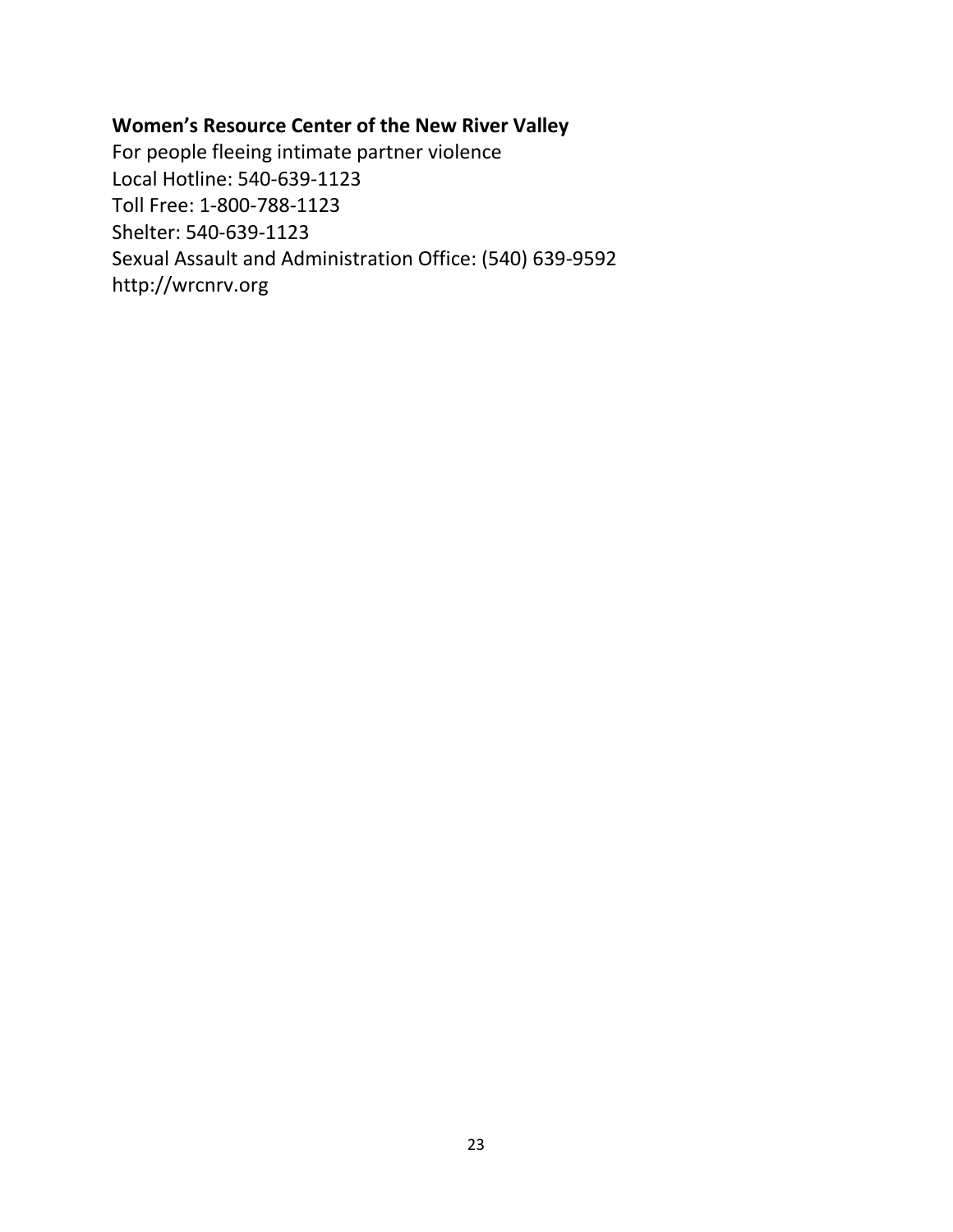# **Heating/Cooling and Home Repair Assistance**

# **Giles County Department of Social Services**

**Sherri Nipper-Williams, Director** 211 Main Street, Suite 109 Narrows, VA 24124 Phone: 540-726-8315 or 540-626-7291 Fax: 540-726-8253 http://www.dss.virginia.gov/localagency

Fuel Assistance Applications taken from 2<sup>nd</sup> Tuesday of Oct.- 2<sup>nd</sup> Tuesday of Nov. **Crisis Fuel Program** effective November 1- March 15: Helps with repairs, security deposits and additional fuel assistance **Cooling Assistance Applications** taken from June 15-August 15

#### **New River Community Action**

**516 Wenonah Avenue** Pearisburg, VA 24134 Phone: 540- 921-2146 http://newrivercommunityaction.org/emergency-assistance-program/

#### **Salvation Army of New River Valley VA Corps Officers: Majors Roanald and Rebecca Mott**

760 Roanoke Street Christiansburg, VA 24073 Phone: 540-394-1037 Fax: 540-394-1050

## **Southeast Rural Community Assistance Project (Indoor Plumbing)**

Rehabilitating homes of low-income rural residents with complete indoor plumbing; it is a state-funded program in Virginia.

**Roanoke Location: 540-345-1184**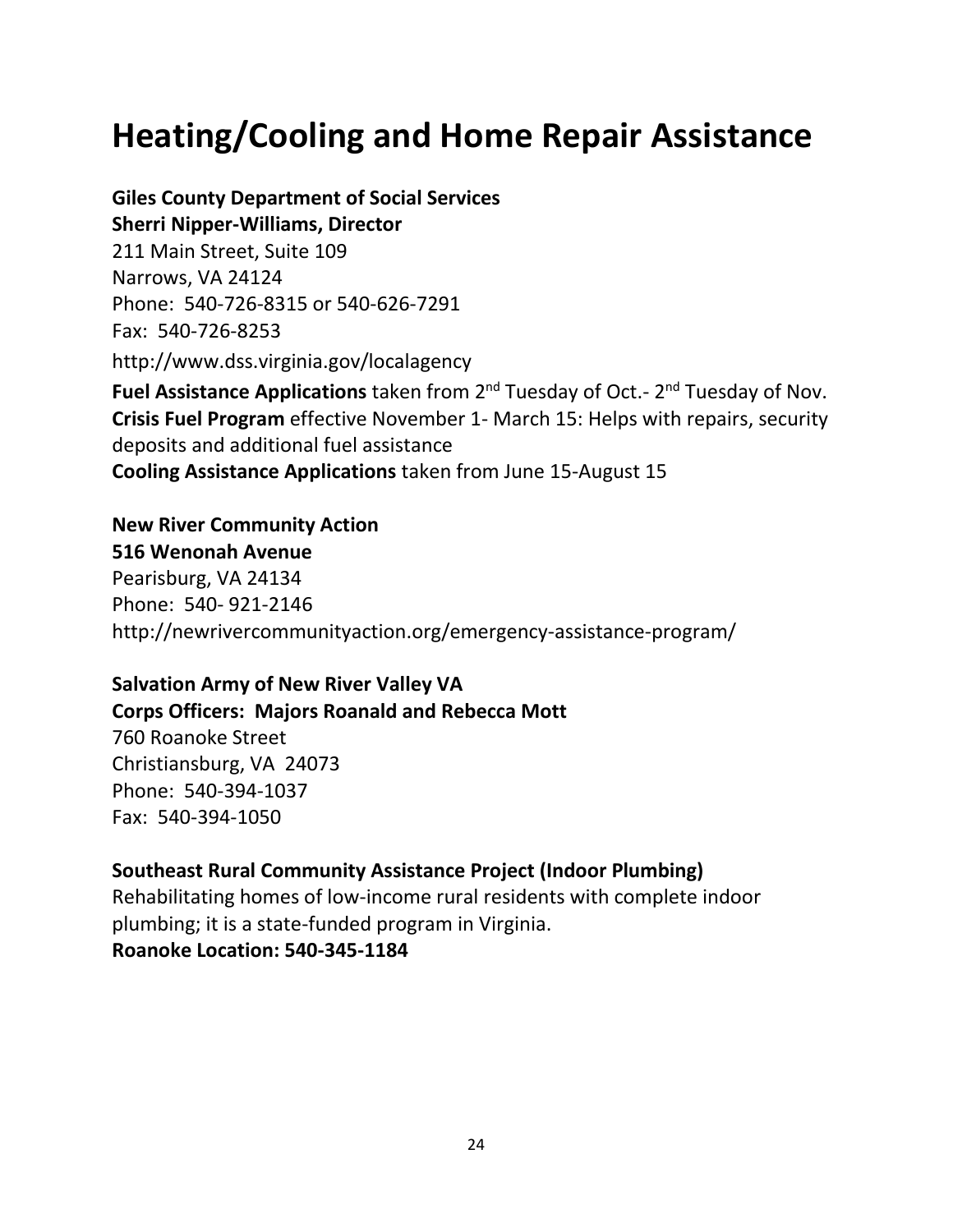# **Food Pantries and Providers**

## **The Giles County Christian Service Mission**

**Ally Stull, Manager** 516 Wenonah Avenue, Pearisburg, VA 24134

Phone: 540-921-3006 giles\_mission@earthlink.net Hours: Monday-Saturday 10:00 AM to 2:00 PM

#### **Backpack Program Eastern Elementary Middle School Newport Cares Backpack & Summer Food Box Program**

Newport-Mt. Olivet United Methodist Church P.O Box 133 Newport, VA 24128 Phone: 540-544-7183 www[.nmoumc@pemtel.net](mailto:nmoumc@pemtel.net)

### **Backpack Ministries Program Macy McClaugherty School Teresa Fields, Coordinator**

Pearisburg First United Methodist Church PO Box 400 Pearisburg, VA 24134 Phone: 540-921-1021

# **Backpack Program Narrows Elementary Middles School**

Narrows Elementary/Middle School through the Giles County Christian Mission **Director** 516 Wenonah Avenue, Pearisburg, VA 24134 Phone: 540-921-3006 http://www.gileschristianmission.org/Home.html

## **Giles County Summer Lunch Program**

151 School Road Pearisburg, VA 24134 Phone: 540-921-1421 Fax: 540-921-1424 http://sbo.gilesk12.net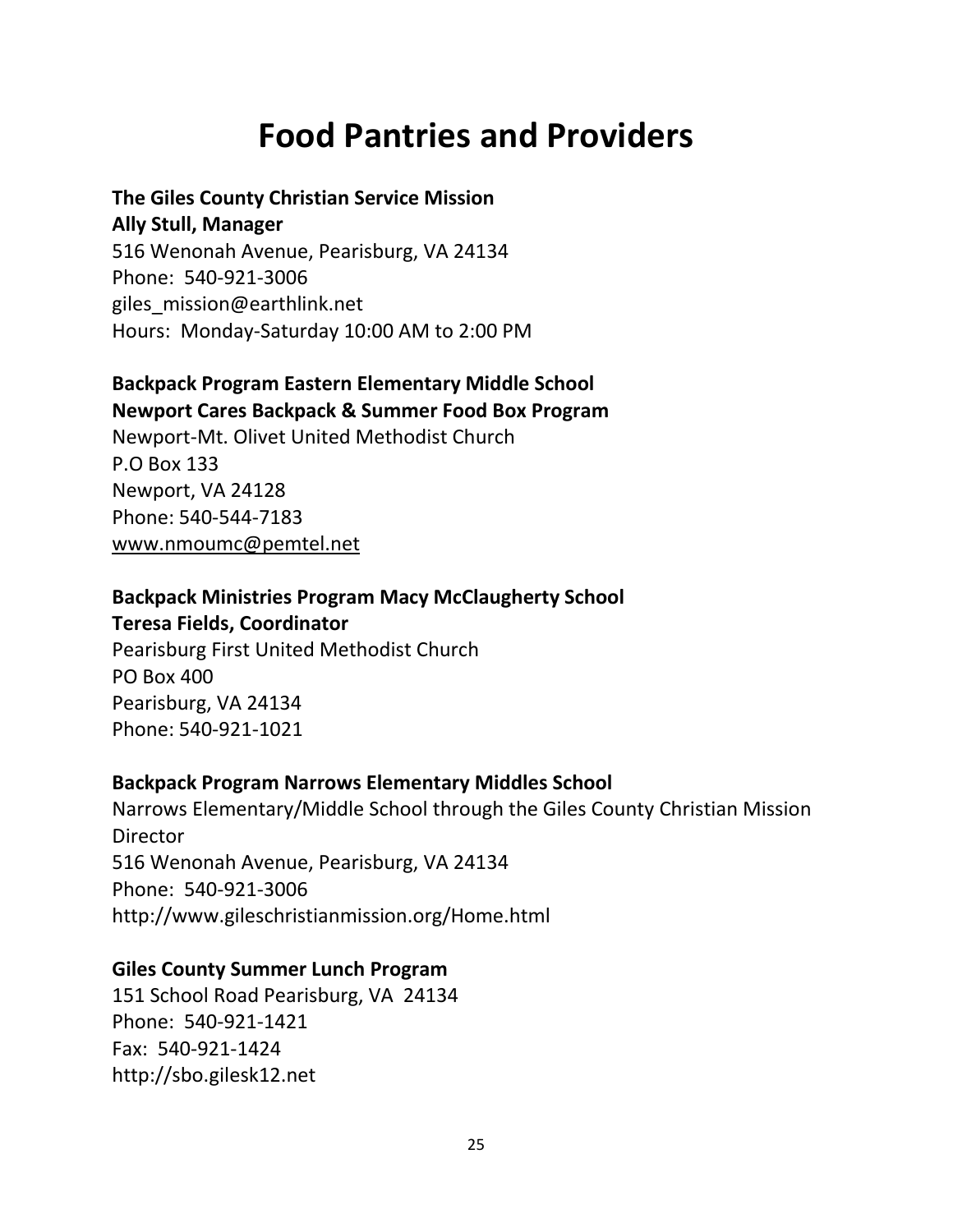# **New River Community Action Emergency Assistance and Food Pantry Donna Thompson, Community Service Worker** 516 Wenonah Avenue Pearisburg, VA 24134 Phone: 540-921-2146

www.newrivercommunityaction.org

# **Pearisburg Community Market (Farmer's Market)**

### **Lynne Hazelwood**

Pearisburg Community Center/Old King Johnson School 1410 Wenonah Avenue Pearisburg, VA 24134 Phone: 540-921-0340 Lynne.hazelwood@pearisburg.org

# **Pearisburg Farm to Fork Program**

#### **Lynne Hazelwood**

Pearisburg Community Center/Old King Johnson School 1410 Wenonah Avenue Pearisburg, VA 24134 Phone: 540-921-0340 Lynne.hazelwood@pearisburg.org

### **Farm Table Katelyn Dinger**

Restaurant Without Walls-Unique Dining Opportunities Fresh prepared food, chef demos, cooking classes Phone: 508-776-0331 chef.kate83@gmail.com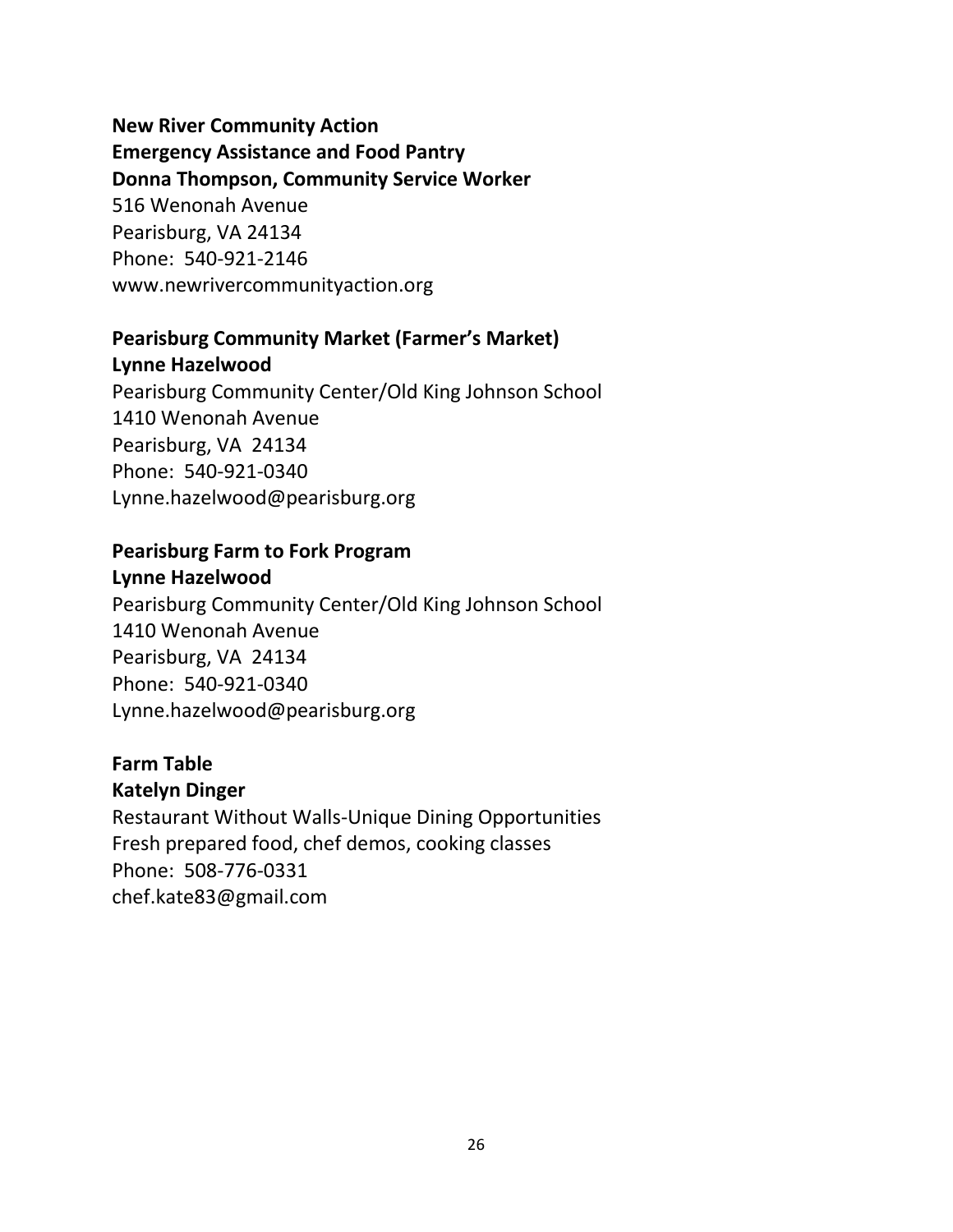# **Clothing/Toys/Furniture/Household Items**

# **Goodwill Pearisburg**

308 N Main St, Pearisburg, VA 24134 Phone: 540- 921-3333 http://www.goodwillvalleys.com

#### **Habitat for Humanity Restore**

1675 N Franklin St, Christiansburg, VA Phone: 540-381-1155

#### **Once Upon a Child**

360A Arbor Drive Christiansburg, VA 24073 Phone: 540-382-5045 http://www.onceuponachildchristiansburg.com

#### **Salvation Army Thrift Store**

760 Roanoke Street Christiansburg, VA 24073 Phone: 540-394-1037

#### **The Giles County Christian Service Mission**

**Ally Stull, Manager** 516 Wenonah Avenue, Pearisburg, VA 24134 Phone: 540-921-3006 giles\_mission@earthlink.net Hours: Monday – Saturday 10:00 AM to 2:00 PM

# **YMCA Thrift Store Blacksburg**

1336 South Main Street, Blacksburg, VA 24060 Phone: 540-552-2633

#### **YMCA Thrift Store Fairlawn**

7478 Lee Highway, Radford, VA 24141 Phone: 540-633-0746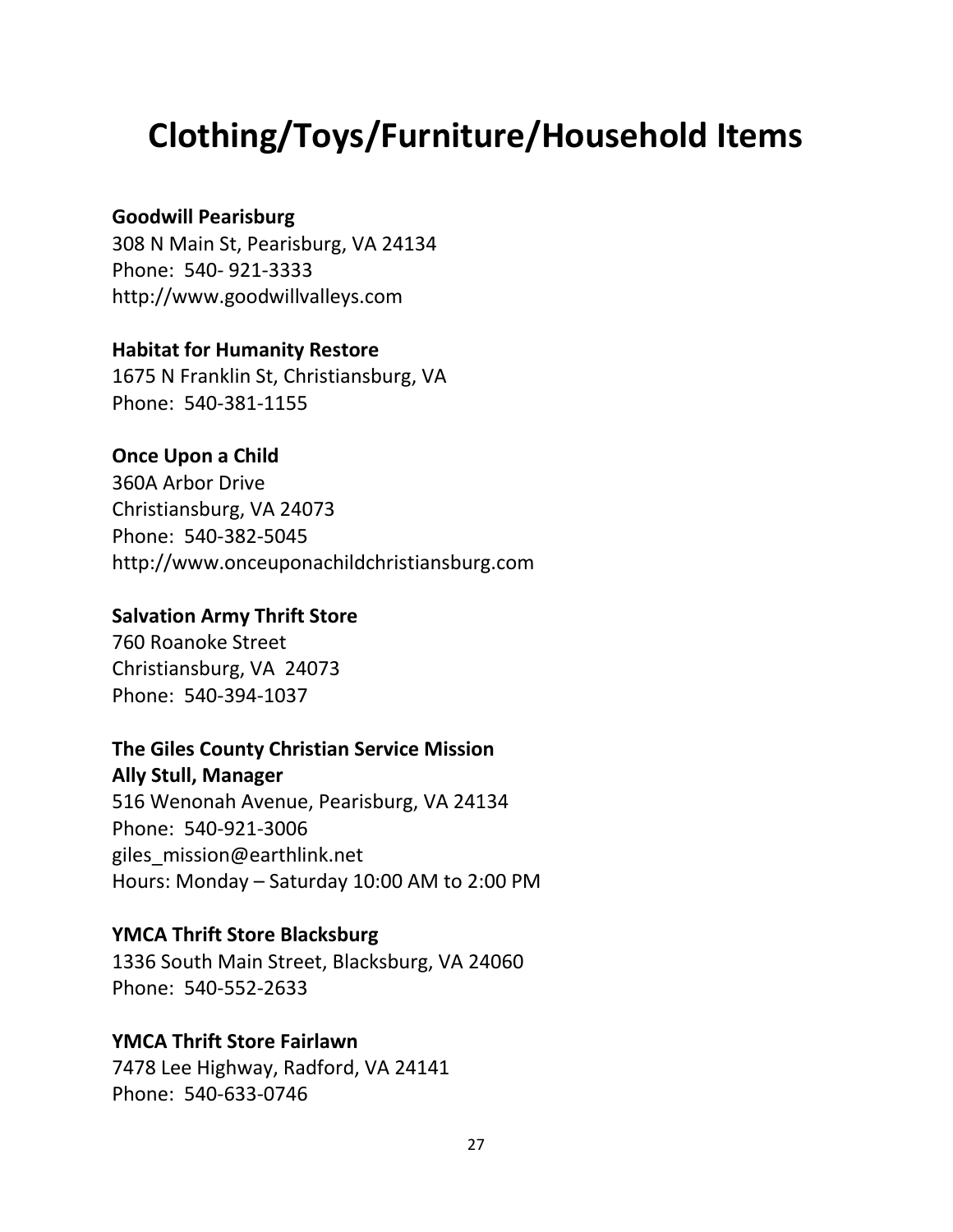# **Counseling Services**

### **Community Health Center of the NRV (Giles Center)**

#### **Behavior Health Counseling**

219 South Buchanan Street Pearisburg, VA 24134 Phone: 540-921-3502 Fax: 540-921-3503 http://chcnrv.org

#### **GrowthWorks Counseling Center Giles Office**

712 Wenonah Avenue Pearisburg, VA 24134 Phone: 540-260-3445 Email: info@gwccinc.org www.growthworkscounselingcenter.com Accepts Medicaid, Medicare, and most private insurances

#### **New River Valley Community Services**

**Giles Clinic** 705 Wenonah Avenue Pearisburg, VA 24134 Phone: 540-921-2238 Psychiatric Emergencies 540-961-8400 www.nrvcs.org

# **New River Valley Community Services**

#### **Montgomery Center**

700 University City Boulevard Blacksburg, VA 24060 Phone: 540-961-8300 Psychiatric Emergencies 540-961-8400 www.nrvcs.org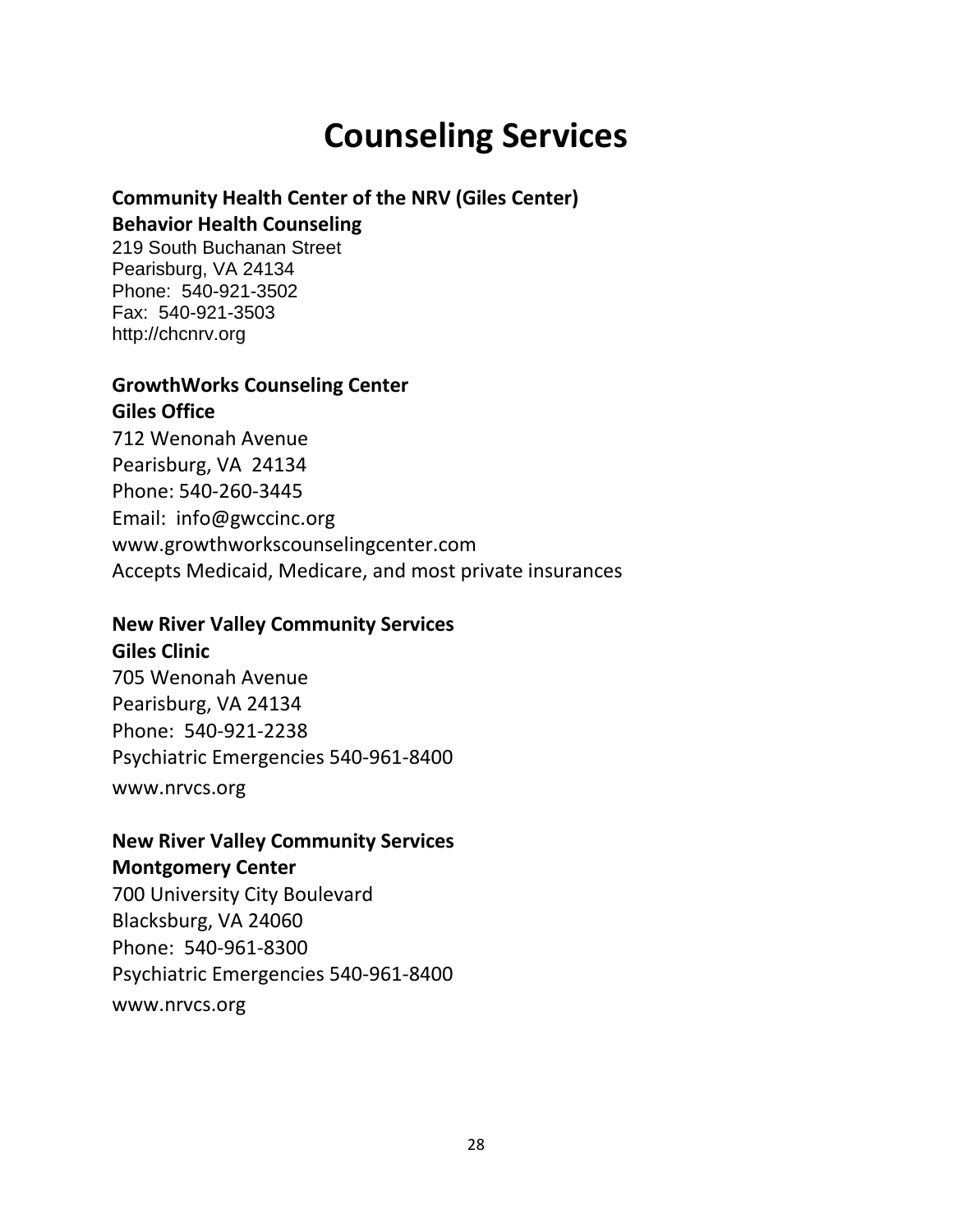**Suicide Prevention Emergency 911 National Suicide Prevention Lifeline** 1-800-273-TALK (8255) Suicidepreventionlifeline.org **For Help in the NRV Psychiatric Emergency Services** ACCESS: 1-540-961-8400

#### **Women's Resource Center of the New River Valley**

Free Services for men, women and children who have experienced sexual or domestic violence Local Hotline: 540-639-1123 Toll Free: 1-800-788-1123 Shelter: 540-639-1123 Sexual Assault and Administration Office: 540-639-9592 http://wrcnrv.org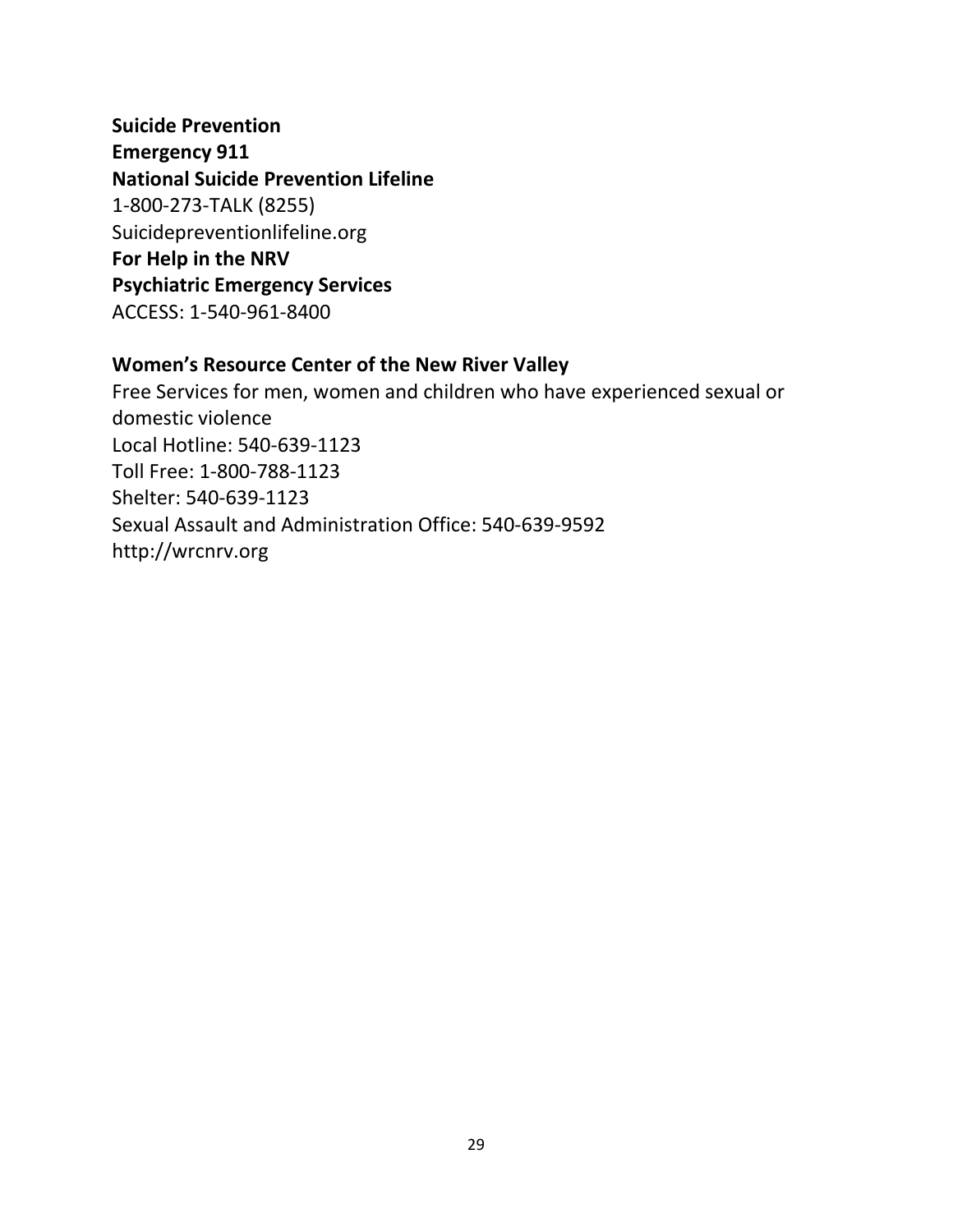# **Medical/Dental Clinics and Programs**

**Carilion Clinic Family Medicine Giles Michelle Dowdy Thorne, Practice Manager** 430 Boxwood Lane Pearisburg VA 24134 Phone 540-921-6110

#### **Carilion Giles Community Hospital**

159 Hartley Way Pearisburg, VA 24134 Phone: 540-921-6000 http://www.carilionclinic.org

**Carilion Giles Community Hospital Stephanie Spencer Guest & Volunteer Services Manager Community Health Coordinator** [sdspencer@carilionclinic.org](mailto:sdspencer@carilionclinic.org) Phone: 540-922-4294 Fax: 540-921-5234

**FAMIS/Family Access to Medical Insurance www.famis.org 1-855-242-8282**

# **Community Health Center of the NRV (Giles Center) Medical**

219 South Buchanan St. Pearisburg, VA 24134 Phone: 540- 921-3502 Fax: 540-921-3503 http://chcnrv.org/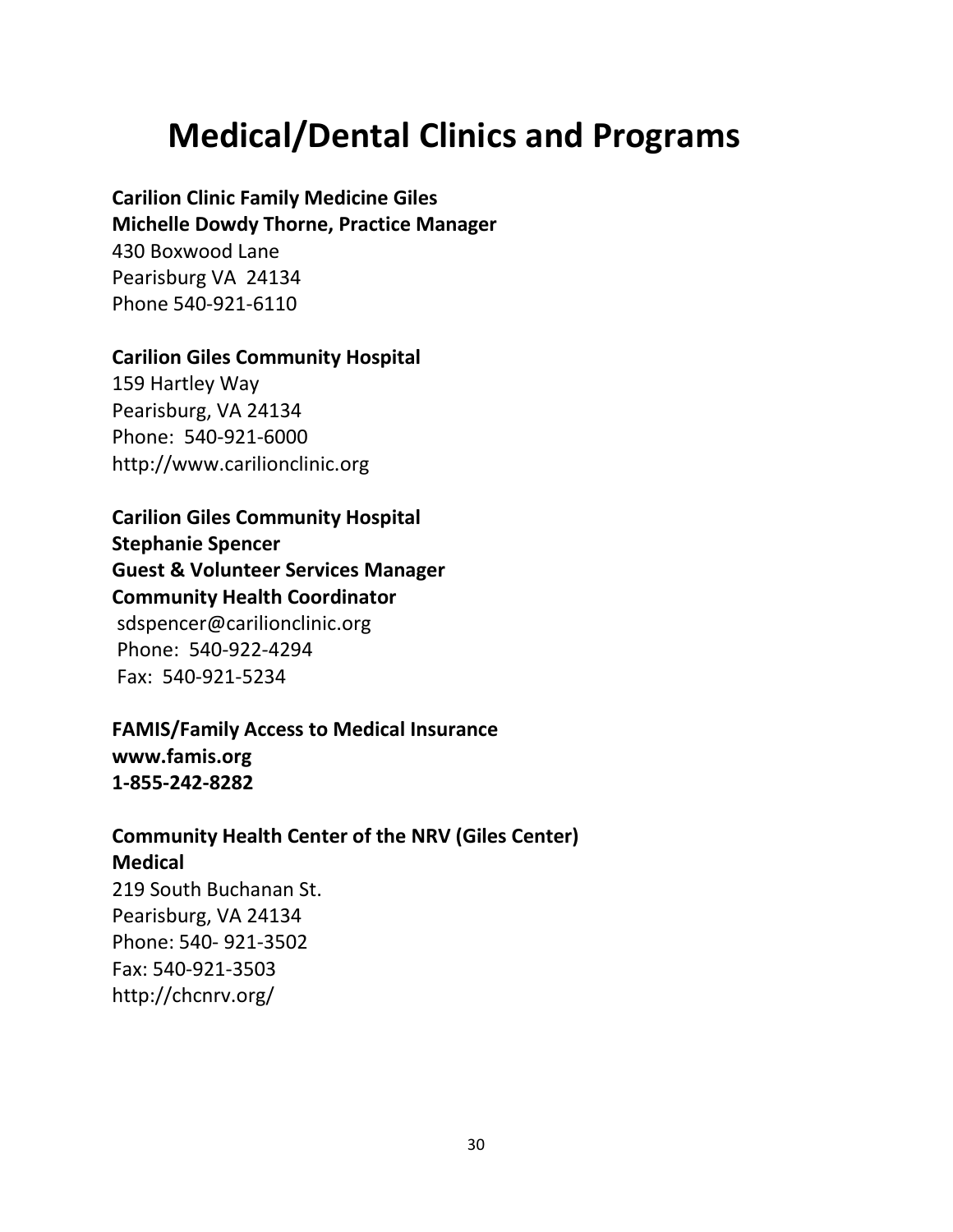#### **CHIP (Child Health Improvement Partnership)**

Shelby Kelley, CHIP Outreach Specialist New River Community Action Office: 540-394-3255 http://newrivercommunityaction.org/chip/

# **Community Health Center of the New River Valley**

**Dental Services**

219 South Buchanan Street Pearisburg, VA 24134 Phone: 540-921-3502 Fax: 540-921-3503 http://chcnrv.org/

## **Eye Care**

# **Giles County Department of Social Services Sherri Nipper-Williams, Director**

211 Main Street, Suite 109 Narrows, VA 24124 Phone: 540-726-8315 or 540-626-7291 Fax: 540-726-8253 http://www.dss.virginia.gov/localagency

## **Eye Care**

**Lions Club (Local Chapter) Applications available at the Giles County Department of Social Services Sherri Nipper-Williams, Director** 211 Main Street, Suite 109 Narrows, VA 24124 Phone: 540-726-8315 or 540-626-7291 http://www.dss.virginia.gov/localagency

**Giles County Health Department New River Health District Virginia Department of Health** 120 North Main Street Pearisburg, VA 24134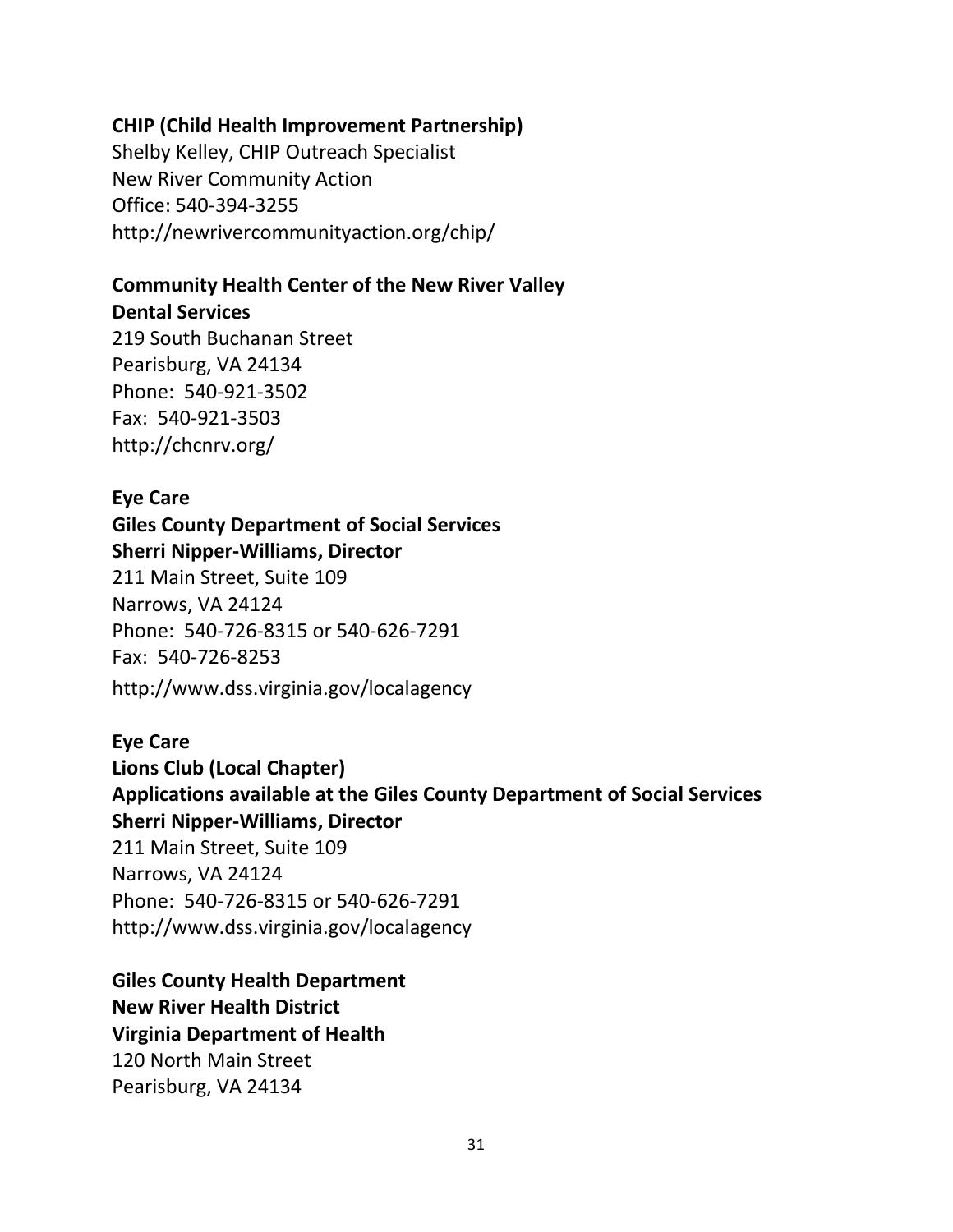Phone: 540-235-3135 Fax: 540-921-1335 http://www.gilescounty.org/healthdept.html

**Medicaid Information** www.virginiamanagedcare.com 1-800-643-2273

**Medicaid Transportation Call 48 hours in advance Medallion:** 1-866-386-8331 **Virginia Premier:** 1-888-338-4579, ext. 1164

### **Medicare Information** www.Medicare.gov

1-800-633-4227

# **Med-Ride**

**Non-emergency Transportation** Phone: 540-980-0754

**WIC (Women, Infants and Children) Giles County Health Department New River Health District Virginia Department of Health** 120 North Main Street Pearisburg, VA 24134 Phone: 540-235-3135 Main Line FAX: 540-921-1335 tiffany.norman@vdh.virginia.gov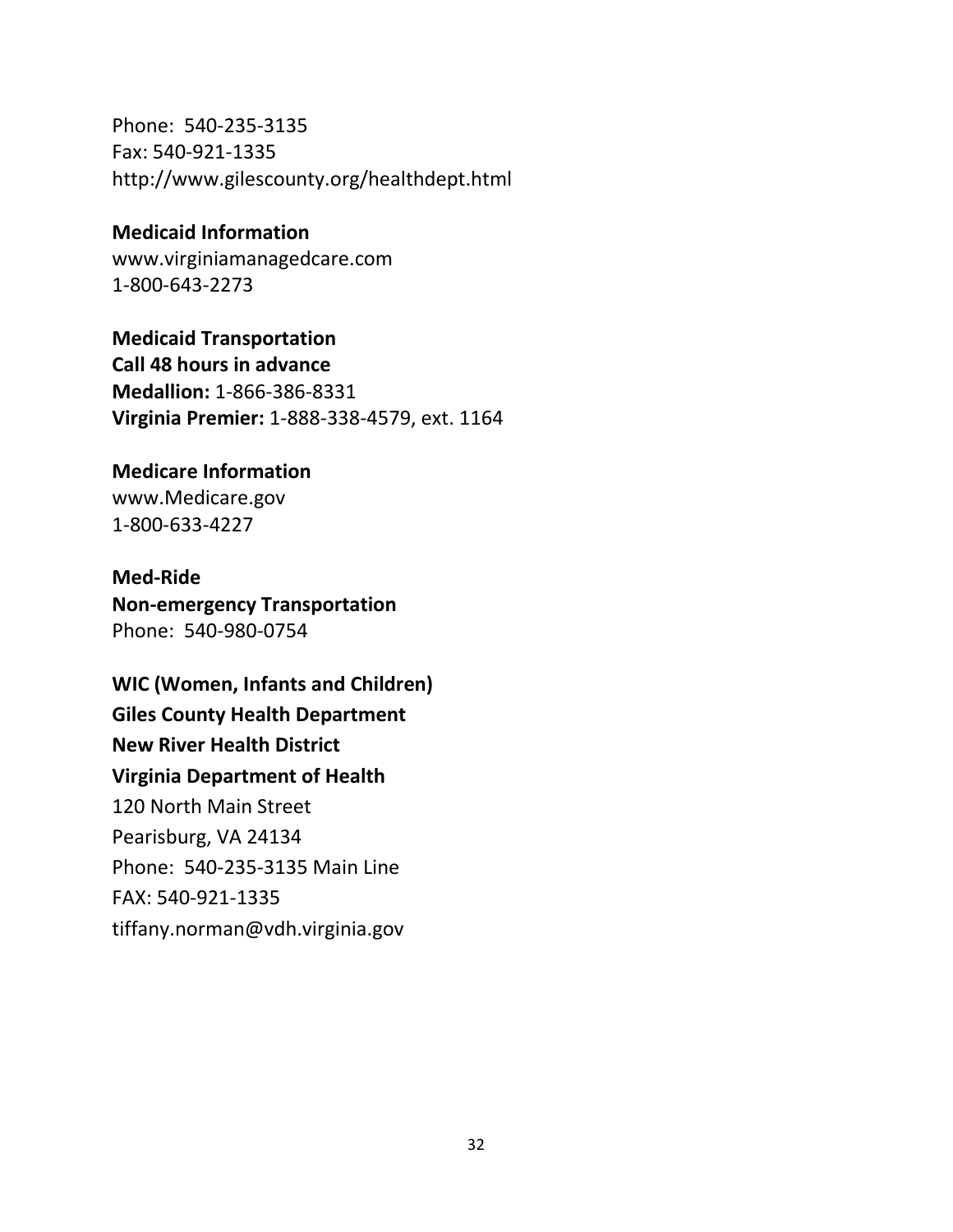# **Prison Aftercare**

# **Bridge Program (Jail and Jail Diversion Services)**

**Heather Custer, Bridge Supervisor and Clinician**

New River Valley Community Services 700 University City Boulevard Blacksburg, VA 24060-2706 hcuster@nrvcs.org Phone: 540-961-8380, Fax: 540-961-8469

#### **Giles County Assign-A-Highway Program Charlie Mullins-Assign-A-Highway Coordinator**

315 North Main Street Pearisburg, VA 24134 Phone: 540-921-2525 cmullins@gilescounty.org

#### **Giles County Drug Court**

# **Charlie Mullins-Giles County Coordinator** 315 North Main Street Pearisburg, VA 24134 Phone: 540-921-2525

cmullins@gilescounty.org

## **Giles Community Service Program**

#### **Charlie Mullins-Community Service Coordinator**

315 North Main Street Pearisburg, VA 24134 Phone: 540-921-2525 cmullins@gilescounty.org

# **New River Community Action**

### **VA CARES**

Pearisburg, VA 24134 Phone: 540-921-2146 http://newrivercommunityaction.org/virginia-cares/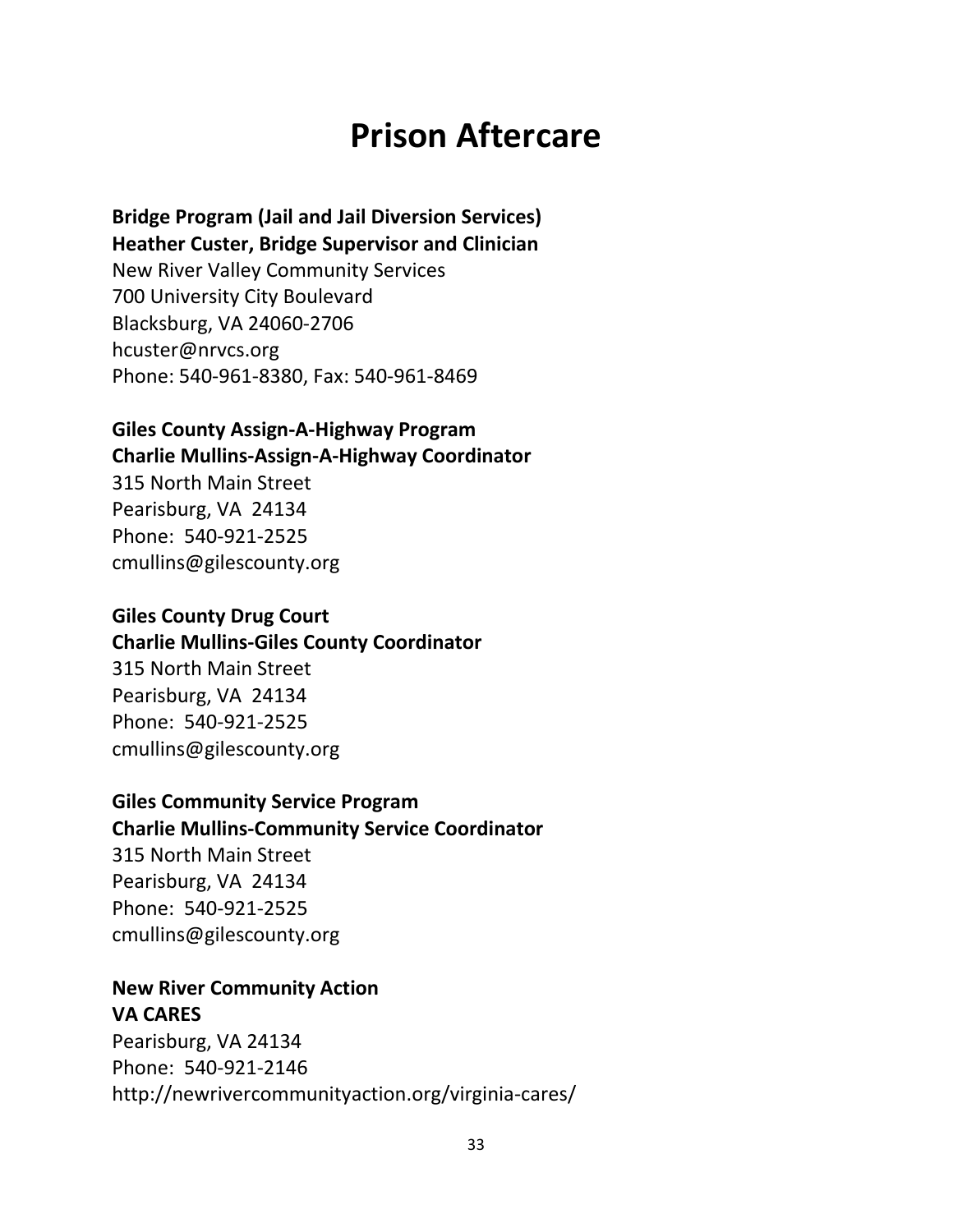# **Senior Services**

#### **AARP Virginia State Office**

707 East Main Street, Suite 910 Richmond, VA 23219 **Toll-free:** 1-866-542-8164 **Fax:** 804-819-1923 Find us on [Facebook](http://www.facebook.com/aarpvirginia) and follow us on [Twitter](http://www.twitter.com/aarpva) http://states.aarp.org/contact-aarp-virginia/#sthash.wQAbdpD6.dpuf

# **New River Valley Agency on Aging**

**Tina King, M.S. Ed Executive Director** 141 East Main Street, Suite 500 Pulaski, VA 24301 Phone: 540-980-7720 or 1-866-260-4417 http://www.nrvaoa.org

**New River Valley Elder Justice Task Force Laura Beth Weaver, Community Engagement Coordinator WRC of the NRV** Phone: 540-639-1123 Hotline: 540-639-1123 **Janet Brennand, Long Term Care Ombudsman/Elder Abuse Prevention Specialist** Phone: 540-980-7720 Toll Free 866-260-4417

# **Giles Adult Day Services**

**Helen Wallace, Director** 701 Wenonah Avenue Pearisburg, VA 24134 Phone: 540-921-3024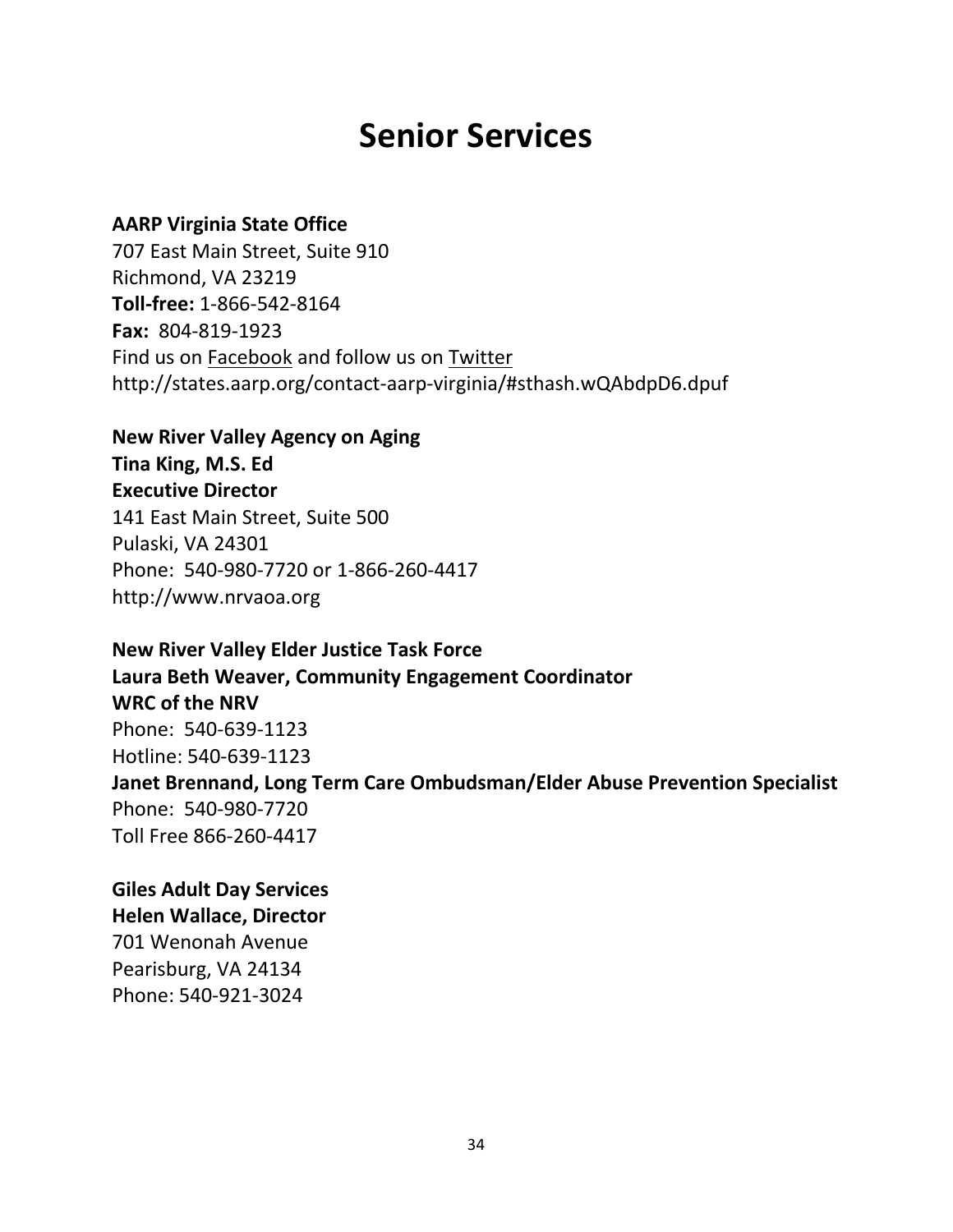# **Giles County Senior Center**

# **Gail Vaught - Director**

1320 Wenonah Avenue Pearisburg, VA 24134 Phone: 921-3924 gvaught@gilescounty.org http://gilescounty.org/senior.html

## **Salvation Army of New River Valley VA**

**Corps Officers: Majors Ronald and Rebecca Mott**

760 Roanoke Street Christiansburg, VA 24073 Phone: 540-394-1037 Fax: 540-394-1050

# **Social Security Administration Bluefield Social Security Office**

Address: 3014 E Cumberland Rd Bluefield, WV 24701 Phone: 800-772-1213 Distance: 43 miles from Pearisburg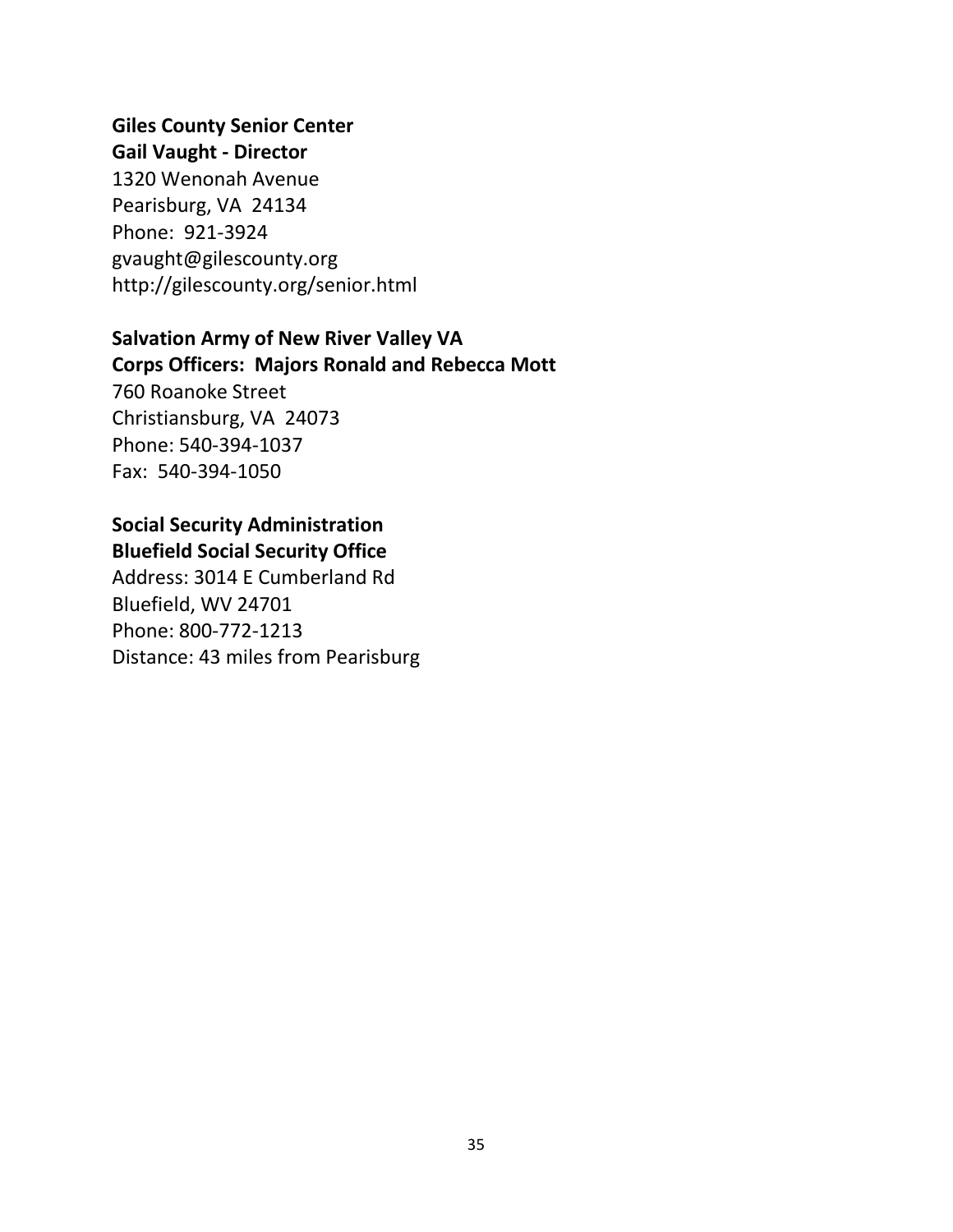# **Employment Agencies/Workforce Development**

**Bright Services**

401 Depot St W, Christiansburg**,** VA 24073 Phone: 540-382-7213 http://www.brightservices.net/Christiansburg.htm

**FOCUS Jeff Dinger Special Projects Coordinator** Giles County Administration Building 315 North Main Street Pearisburg, VA 24134 Phone: 540-921-2525

#### **Giles County Agriculture Laboratory Ben Woods-Coordinator**

315 North Main Street Pearisburg, VA 24134 Phone: 540-921-2525 bwoods@gilescounty.org

**Giles County ACCE Program (Access to Community College Education) Charlie Mullins-Community Service Coordinator Jeff Dinger-Eligibility Coordinator** 315 North Main Street Pearisburg, VA 24134 Phone: 540-921-2525 cmullins@gilescounty.org jdinger@gilescounty.org acceprogram@gilescounty.org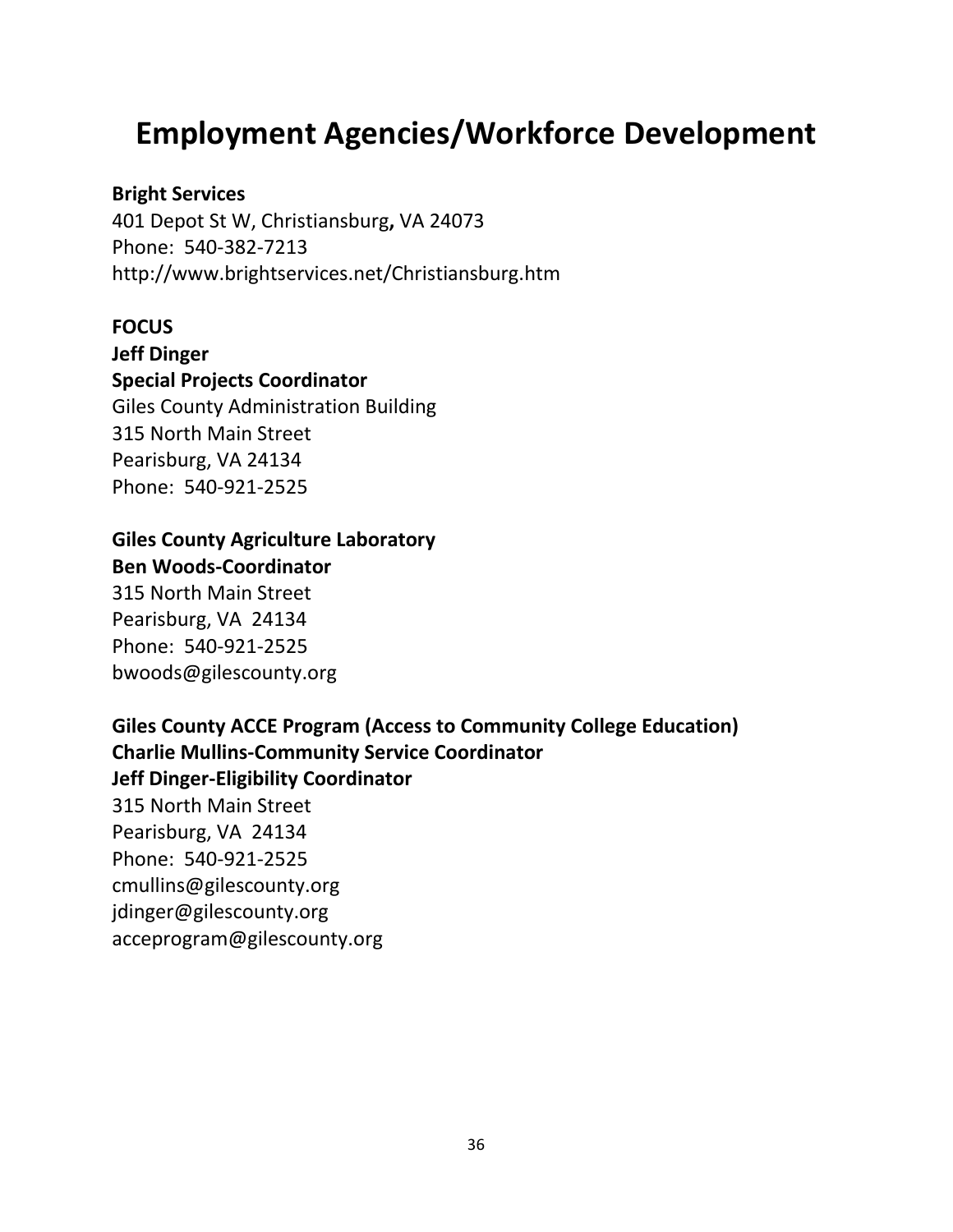**Giles County STEM Education Program (Science, Technology, Engineering and Math) Christina Martin-Coordinator**

Giles County Public Schools 6899 Virginia Avenue Pembroke, VA 24136 Phone: 540-626-7281

# **Giles County SYWP (Summer Youth Work Program) Jeff Dinger-SYWP Coordinator**

315 North Main Street Pearisburg, VA 24134 Phone: 540-921-2525 jdinger@gilescounty.org

## **New River Community College Workforce Development**

P.O. Box 1127 Dublin, VA Phone: 540-674-3613 Fax: 540-674-3634 http://www.nr.edu

**SWIFTStart a program of New River Community Action, Inc. Carolyn Fisher, Career Mentor Misty Cox-Henderson, Career Mentor** Phone: 540-633-5133 Ext. 453 **Diane Wise, SwiftStart Supervisor** http://newrivercommunityaction.org/swiftstart/

**Virginia Employment Commission (VEC)**

**Phyllis Conner, Manager** 206 3rd Ave, Radford, VA 24141 Phone: 540-831-5980 Fax: 540-831-6137 http://www.vec.virginia.gov/radford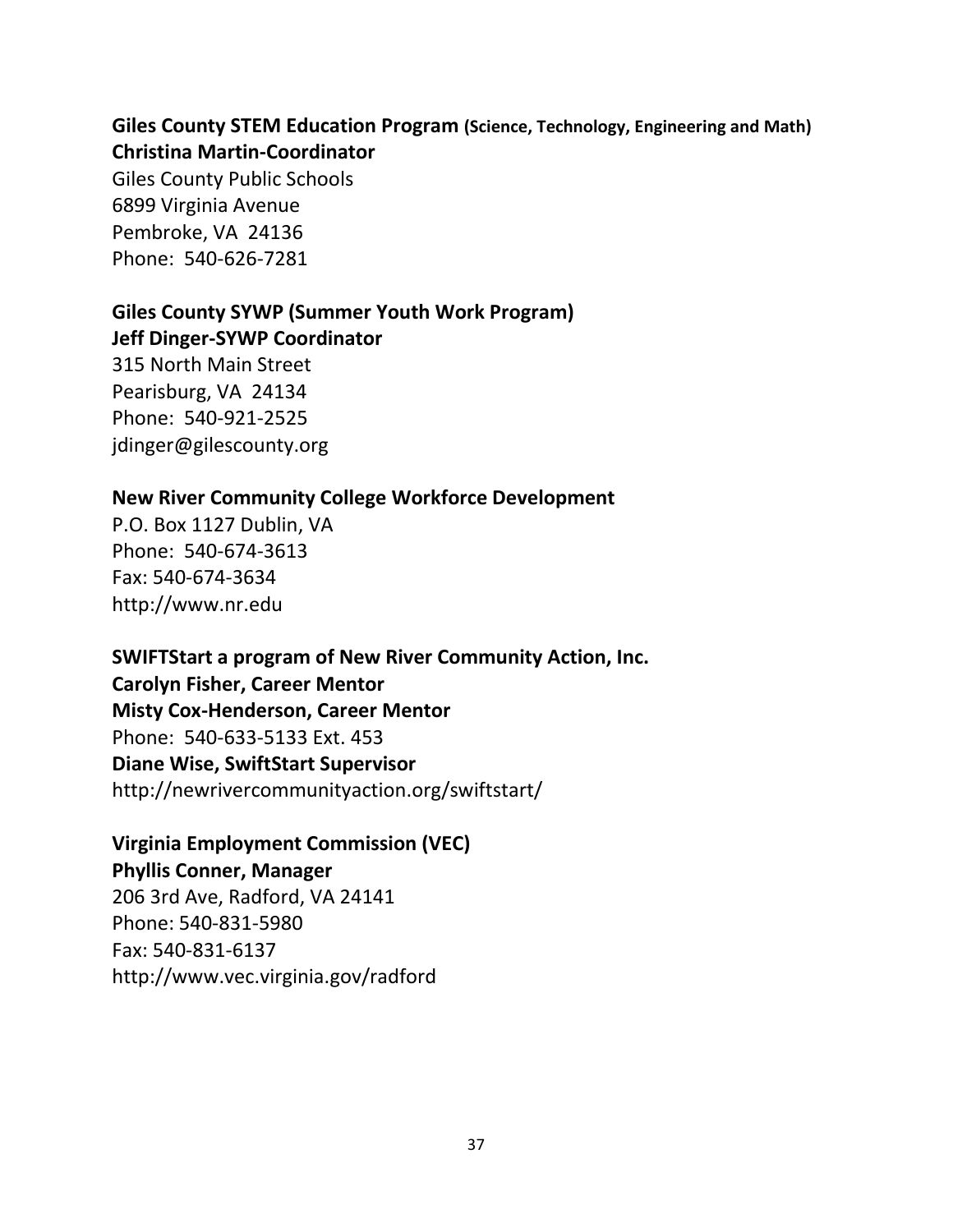### **Workforce Development Goodwill Industries-Giles**

211 Main Street Narrows, VA 24124 www.goodwillvalleys.com

# **Workforce Investment Act Case Manager: Beverly Amburgey**

Adult Program, In-School Youth Program, Out-of- School Youth Programs Phone: 540-726-8201 Fax: 540-726-2930 Email: bamburgey@goodwillvalleys.com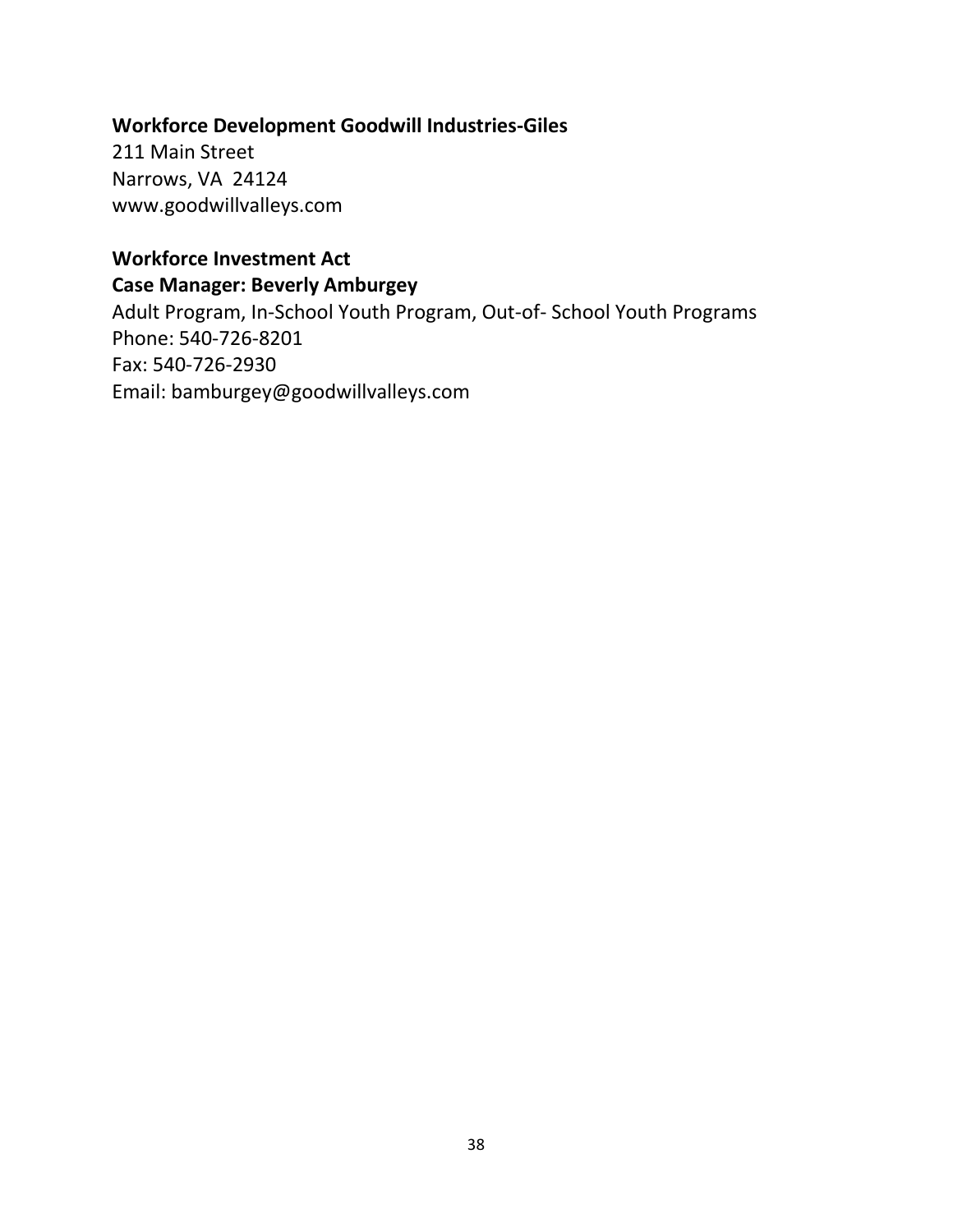# **Transportation Services**

**Agency on Aging New River Valley Transportation Non-Emergency Medical Transportation Services Chris Blankenship** Mobility & Med-Ride Program Coordinator Phone: 540-994-2632 Toll free: 1-888-633-7433 mobility@nrvaoa.org

#### **New River Valley Senior Services**

Phone: 540-994-2611 or 540-994-2612 Toll free: 1-866-260-4417

The Non-Emergency Medical Transportation program provides transportation to individuals 60 and older to local medical appointments. Transportation is also offered for those with a sensory or physical disability. Service Area: Floyd, Giles, Montgomery, and Pulaski Counties; Radford City; and the Towns of Blacksburg, Christiansburg, and Pulaski—cost is based on a sliding fee.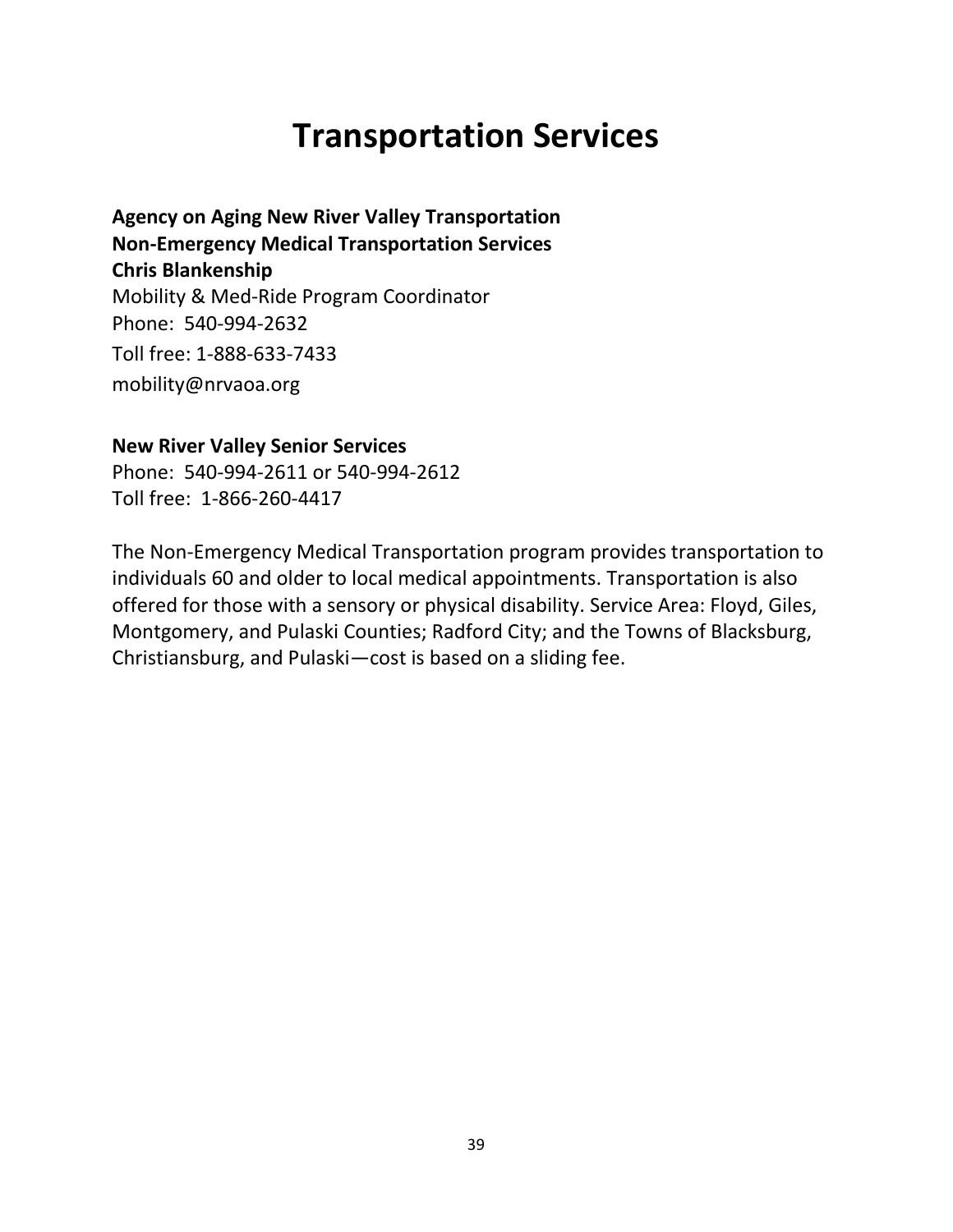# **Animal Specific Resources**

### **Animal Care Center**

278 Crickett Lane Pearisburg, VA 24134 Phone: 540-921-3707

#### **Animal Control**

Giles County Administration 503 Wenonah Avenue Pearisburg, VA 24134 Emergency: 911 Non-emergency: 540-921-3842

#### **Bold Springs Veterinary Service**

1100 Henson Avenue Pearisburg, VA 24134 Phone: 540-921-1991 office@boldsprings.com

#### **Giles Animal Rescue**

5502 Virginia Ave Pembroke, VA Phone: 540-922-3958

#### **Giles County Animal Shelter**

678 Green Hollow Road Pearisburg, VA 24134 540-921-2053

#### **Giles County Animal Shelter**

**Dogs Deserve Better of the New River Valley** 528 Blue Grass Trail Newport, VA 24128 Phone: 540-544-3058